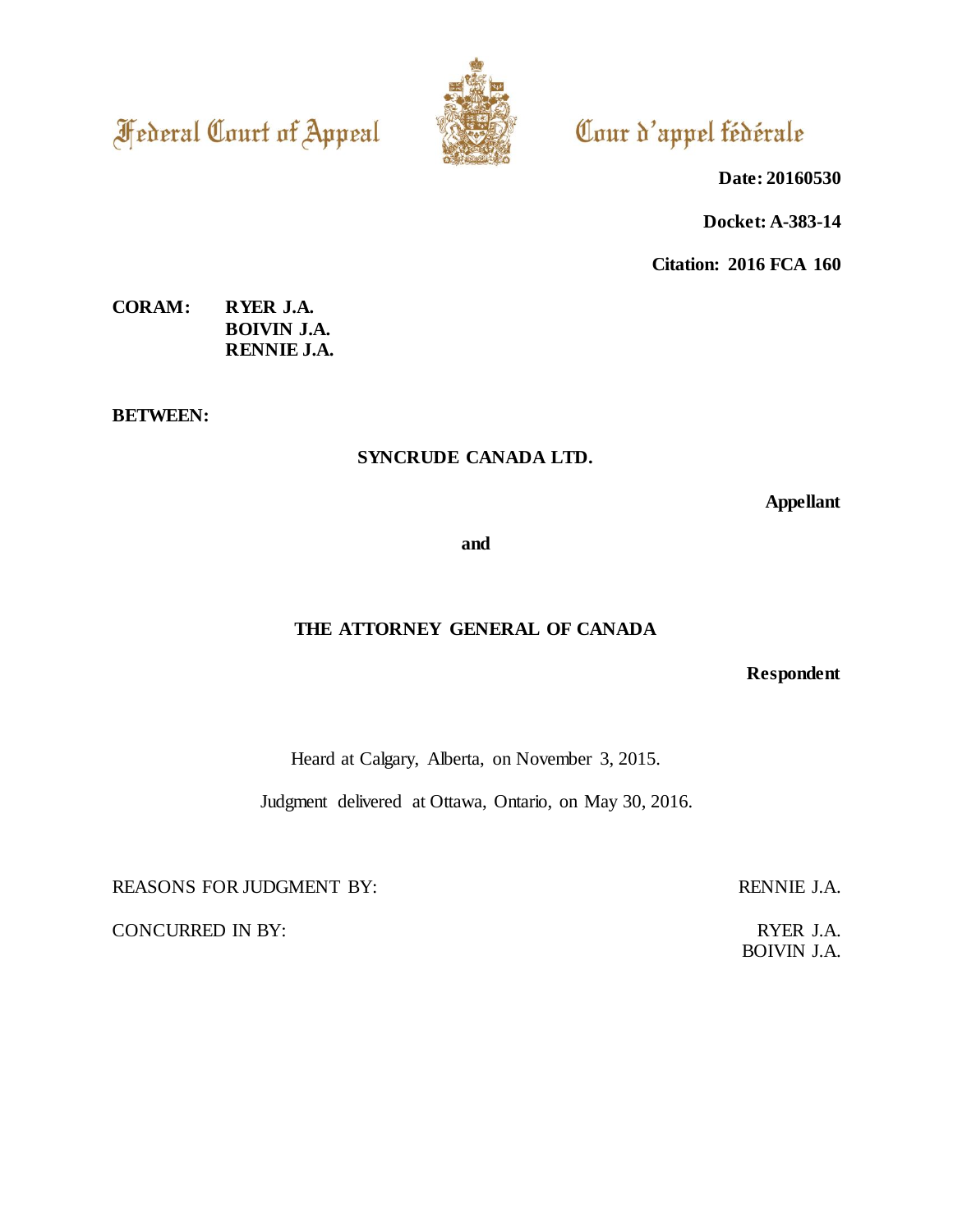**Federal Court of Appeal** 



# Cour d'appel fédérale

**Date: 20160530**

**Docket: A-383-14**

**Citation: 2016 FCA 160**

**CORAM: RYER J.A. BOIVIN J.A. RENNIE J.A.**

**BETWEEN:**

# **SYNCRUDE CANADA LTD.**

**Appellant**

**and**

# **THE ATTORNEY GENERAL OF CANADA**

**Respondent**

# **REASONS FOR JUDGMENT**

# **RENNIE J.A.**

# **I. Introduction**

[1] Federal regulations require that all diesel fuel produced, imported or sold in Canada contain at least 2% renewable fuel. Syncrude Canada Ltd. produces diesel fuel at its oil sands operations in Alberta, which it uses in its vehicles and equipment.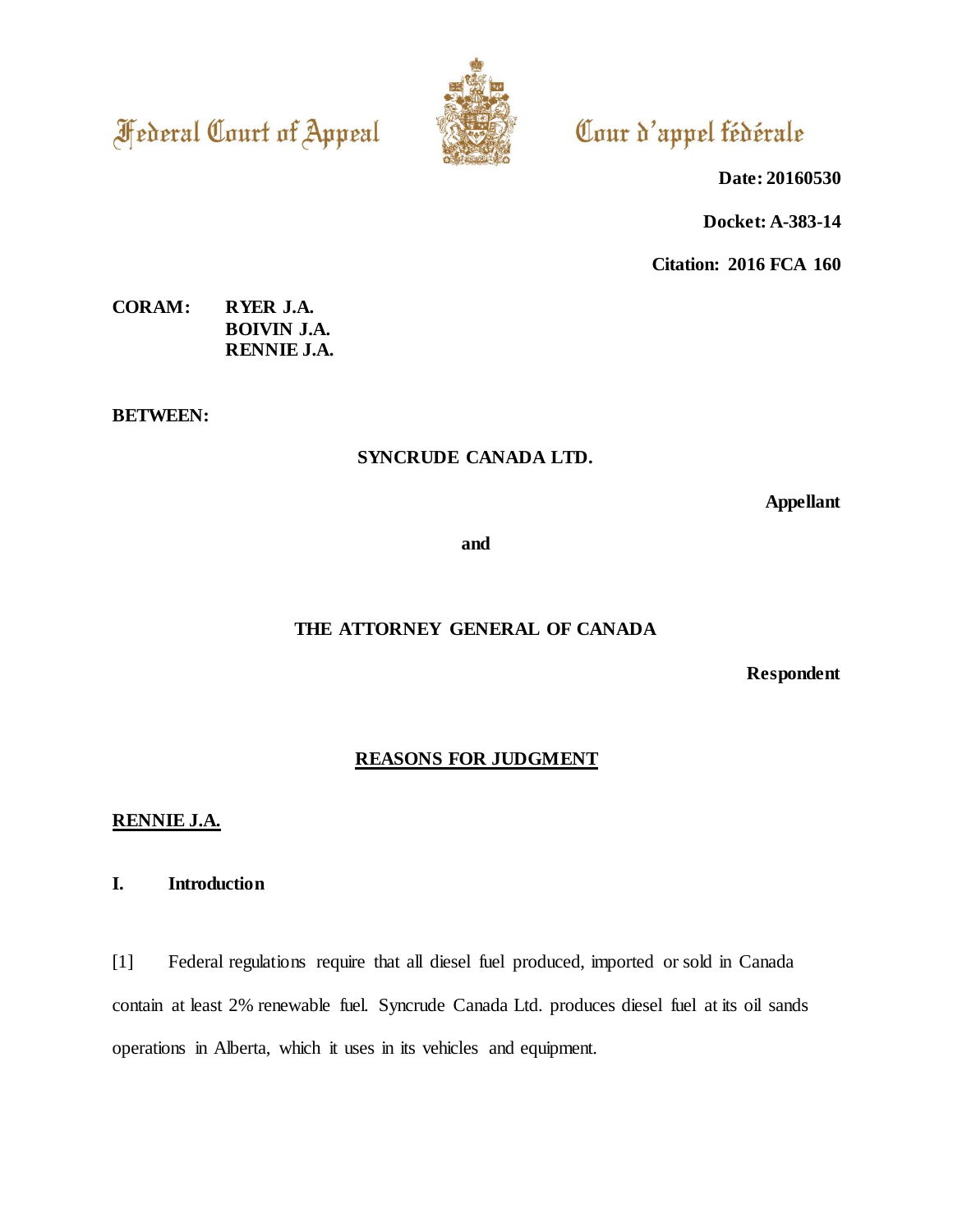[2] Syncrude commenced an application in the Federal Court seeking declarations of invalidity of the regulations on constitutional and administrative law grounds. The Federal Court dismissed the application (2014 FC 776) and Syncrude appeals to this Court. For the reasons that follow, I would dismiss the appeal.

### **II. Legislative and regulatory scheme**

[3] Section 139 of the *Canadian Environmental Protection Act*, *1999*, S.C. 1999, c. 33 (CEPA) prohibits the production, importation and sale in Canada of fuel that does not meet prescribed requirements.

[4] Subsection 140(1) of the CEPA provides that the Governor in Council may, on the recommendation of the Minister, make regulations for carrying out the purposes of section 139. Regulations may be made prescribing the concentrations or quantities of an element, component or additive in a fuel, the physical and chemical properties of fuel, the characteristics of fuel related to conditions of use and the blending of fuels. Subsection 140(2) requires that the Governor in Council be of the opinion that the regulation could make a significant contribution to the prevention of, or reduction in, air pollution resulting from, directly or indirectly, the combustion of fuel. It was under this provision that the *Renewable Fuels Regulations*, SOR/2010-189 (RFRs) were promulgated.

[5] Subsection 5(2) of the RFRs requires 2% of diesel fuel to be renewable fuel. Every litre of renewable fuel mixed into other fuel creates one compliance unit (subsection 13(2) of the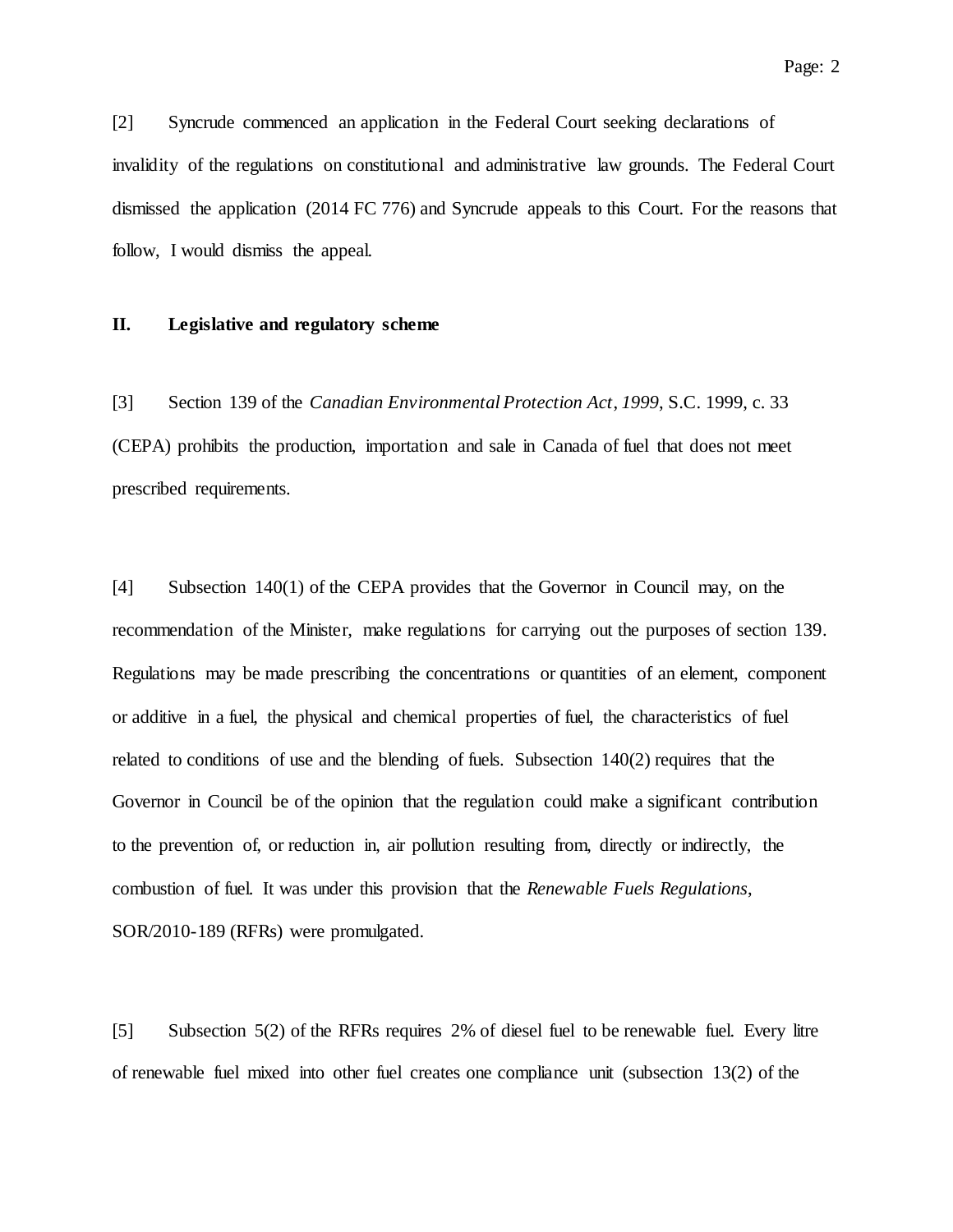RFRs), including if it is mixed outside of Canada and then imported (subsection 14(2)). A compliance unit represents one litre of renewable fuel in the total Canadian fuel supply. Pursuant to subsections 5(2) and 7(1) of the RFRs, a person must expend 2 compliance units for every 100 litres of fuel they produce, import, or sell. Compliance units can be acquired via the above procedure or by purchase in trade (subsection 20(1)).

[6] Subsection 272(1) of CEPA makes it an offence to breach section 139. If prosecuted by indictment, an offender is liable for a fine of between \$500,000 and \$6,000,000. On conviction for a second offence these penalties double.

[7] These legislative provisions are set forth in Annexes A and B to these reasons.

# **III. The development of the** *Renewable Fuels Regulations*

[8] Toxic substances are defined in section 64 of CEPA as those which "…may have an immediate or long-term harmful effect on the environment or its biological diversity; constitutes or may constitute a danger to the environment on which life depends; or constitutes or may constitute a danger in Canada to human life or health." Greenhouse gases (GHGs) are gases which, when released, lead to the retention of heat in the atmosphere. Since 2005, six of the most significant GHGs have been listed as toxic substances in Schedule 1 of the CEPA. These include carbon dioxide, methane, and nitrous oxide.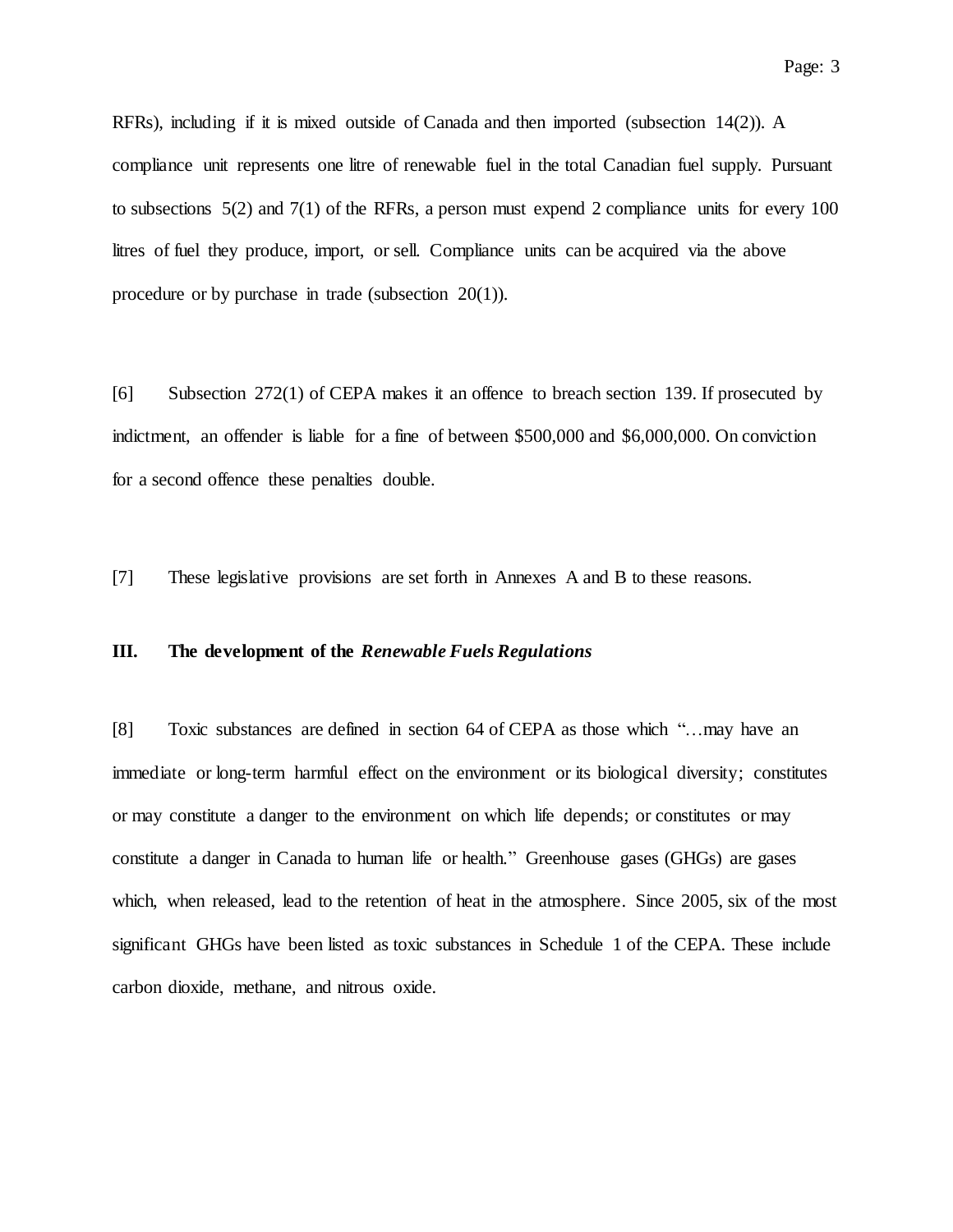[9] The Regulatory Impact Analysis Statement (RIAS) accompanying the addition of GHGs to Schedule 1 in 2005 stated that they were added as toxic substances because, as concluded in the Kyoto Protocol, they "have significant global warming potentials (GWPs), are long lived and therefore of global concern [and] have the potential to contribute significantly to climate change." The RIAS also noted that there has been a substantial rise in GHGs "as a result of human activity, predominately the combustion of fossil fuels" which could lead to an increase in frequency and intensity of heat waves, that in turn could "lead to an increase in illness and death": *Canada Gazette*, *Part II*, Vol. 139, No. 24, (November 21, 2005), pp. 2627, 2634 [2005 RIAS]. The 2005 RIAS cited both the *Montreal Protocol on Substances that Deplete the Ozone Layer* 16 September 1987, 1522 U.N.T.S. 3 and the Intergovernmental Panel on Climate Change, *Third Assessment Report*, 2000 (Cambridge, England: Cambridge University Press, 2002) as the scientific and policy basis for the addition of the six GHGs. The Panel concluded that "there is sufficient evidence to conclude that greenhouse gases constitute or may constitute a danger to the environment on which life depends, therefore satisfying the criteria set out in section 64 of the CEPA 1999" (2005 RIAS, p. 2634).

[10] A Notice of Intent to develop the RFRs was subsequently published in the *Canada Gazette Part I*, Vol. 140, No. 52, (December 30, 2006). The Notice observed that:

> Use of renewable fuels offer significant environmental benefits, including reduced greenhouse gas (GHG) emissions, less impact to fragile ecosystems in the event of a spill because of their biodegradability and reduction of some tailpipe emissions, such as carbon monoxide, benzene, 1,3-butadiene and particulate matter. However, ethanol use may result in increased emissions of volatile organic compounds, nitrogen oxides and acetaldehyde.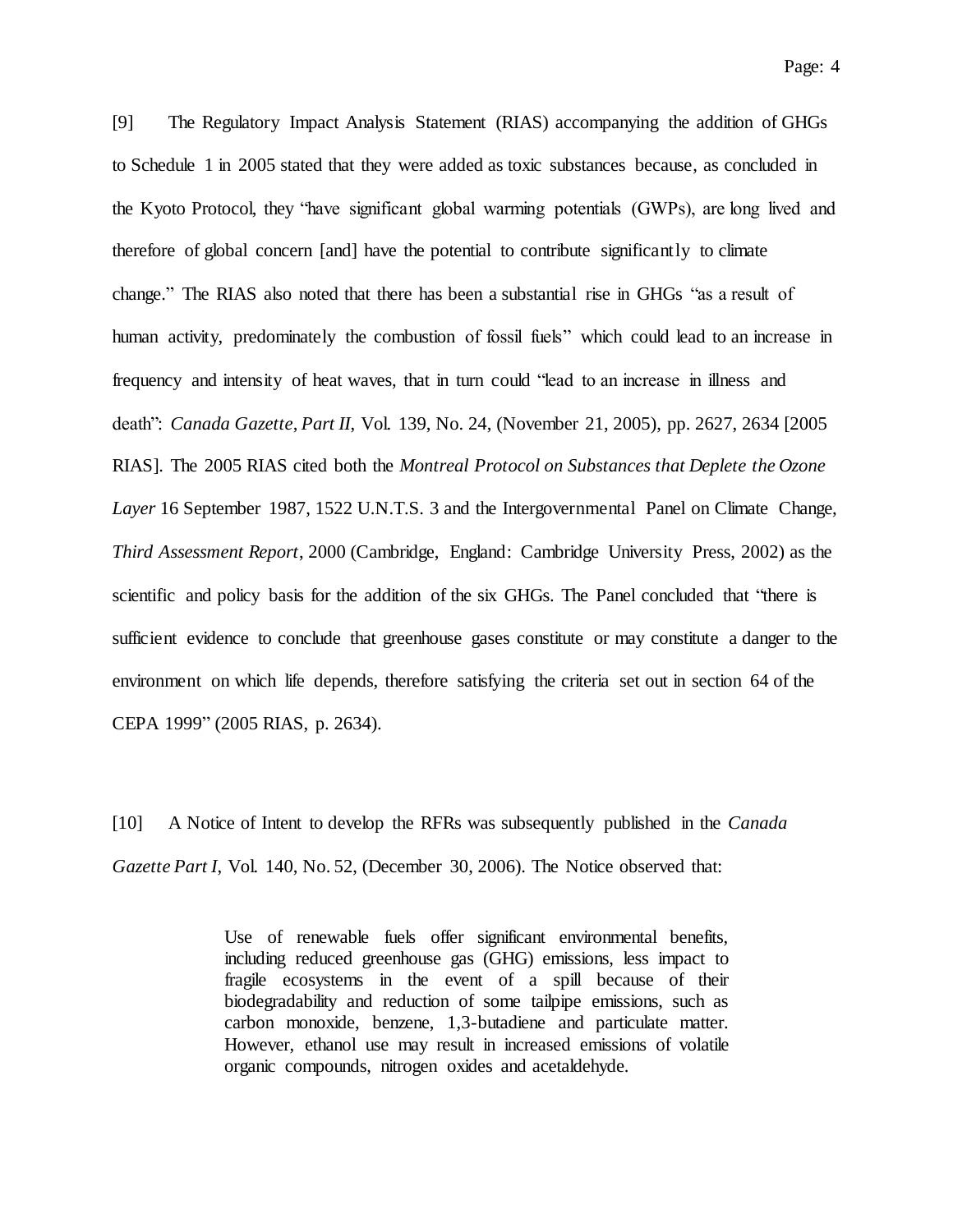[11] The "Rationale for Action" in the Notice of Intent stated that "use of renewable fuels can significantly reduce emissions" and that the projected environmental benefit of replacing 5% of Canadian transportation fuel would represent a reduction in GHG emissions equivalent to the emissions of almost 675,000 vehicles.

[12] The RIAS accompanying the publication of the RFRs in 2010 (*Canada Gazette, Part II*, Vol. 144, No. 18, September 1, 2010) stated that GHGs are a significant air pollutant and contributor to climate change. The stated objective of the RFRs was to reduce GHGs, "thereby contributing towards the protection of Canadians and the environment from the impact of climate change and air pollution."

# **IV. The Federal Court decision**

[13] The 2% renewable fuels requirement came into force July 1, 2011, at the same time amendments were made to the RFRs. The accompanying RIAS reiterated and expanded upon the scientific, environmental and policy justifications and consequences of the renewable fuel requirement made in the September 2010 RIAS: *Canada Gazette, Part II*, Vol. 145, No. 15 (July 20, 2011).

[14] Syncrude challenged the constitutional validity of subsection 5(2) of the RFRs. It alleged that the subsection was not a valid exercise of Parliament's criminal law power under subsection 91(27) of the *Constitution Act 1867* (U.K.), 30 & 31 Vict., c. 3, reprinted in R.S.C. 1985, App. II, No. 5 because it lacked a criminal law purpose and intruded into provincial legislative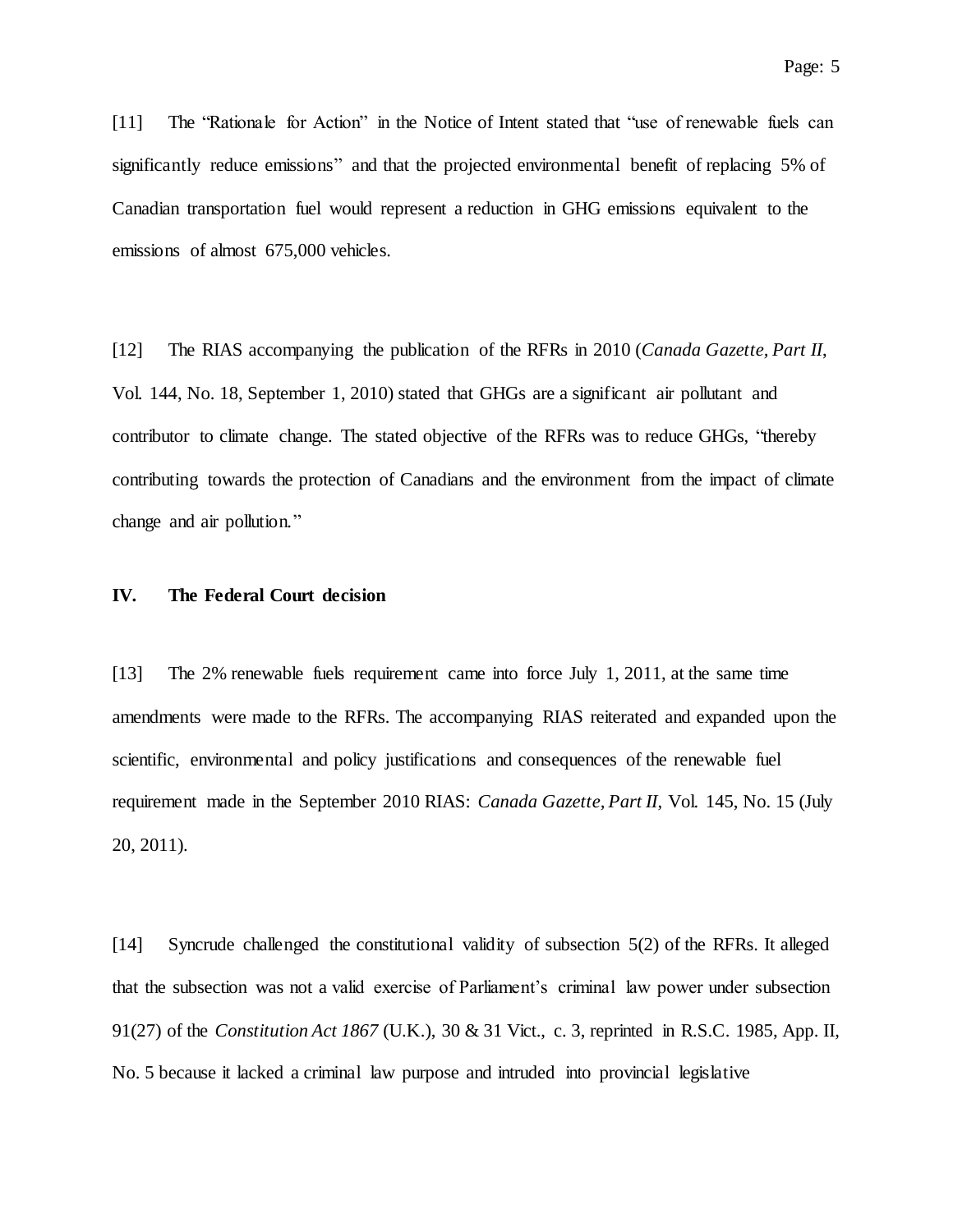Page: 6

responsibility for non-renewable natural resources. Syncrude further alleged that the provision was *ultra vires* the regulation-making power of section 140 of CEPA because the Governor in Council was required to form an opinion that the regulation would reduce air pollution, an opinion which the Governor in Council could not reasonably have held. Syncrude also raised challenges arising from the legislative procedure and process leading to the promulgation of the RFRs.

[15] Relying on *R v. Hydro-Québec,* [1997] 3 S.C.R. 213, 151 D.L.R. (4th) 32 [*Hydro-Québec*] the judge found that a valid criminal law purpose existed in the protection of the environment from pollution. He also found that the evidence adduced by Syncrude suggesting that the RFRs would not be effective in achieving their environmental goals to be irrelevant to the characterization of their dominant purpose, and that the criminal law power does not require a total or direct prohibition of the conduct in question. He rejected the argument that, in order to be a legitimate use of the criminal power, the requirement of renewable fuels had to be either an absolute requirement or, alternatively, greater than 2 %.

[16] The judge then considered Syncrude's alternative argument that the RFRs were a colourable device to establish a domestic market for renewable fuels, and hence a matter within provincial legislative competence under subsection 92(13) of the *Constitution Act, 1867*. After a review of the evidence, the judge concluded that while the RFRs had economic consequences and goals, the creation of demand for renewable fuels was a necessary and integral part of the strategy to reduce GHGs. The reason the government wanted to create a demand for renewable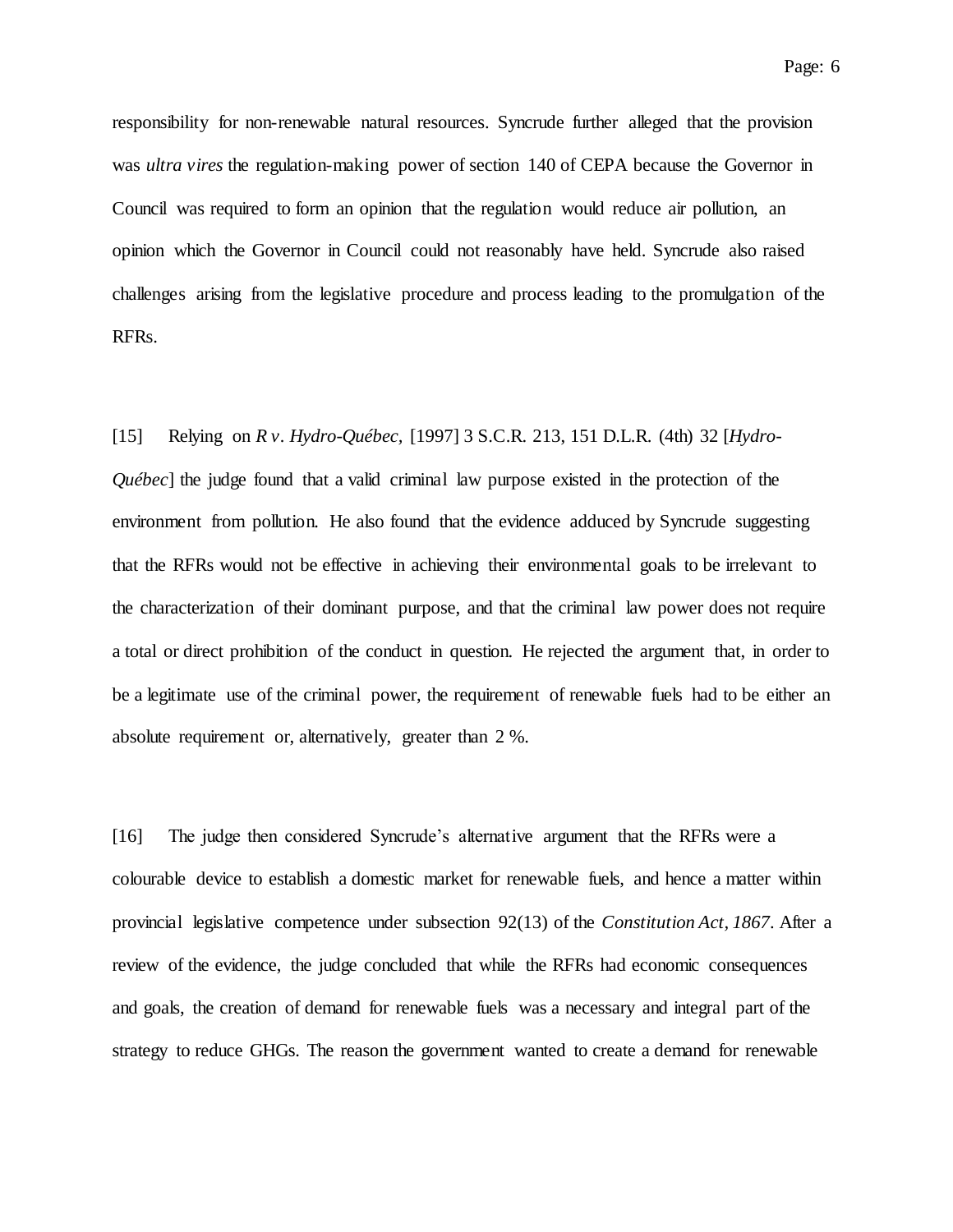fuels was to lower GHGs over the long-term. The dominant purpose of the RFRs was the protection of the environment by the reduction of air pollution.

[17] The judge then turned to the Attorney General's alternative argument that, assuming subsection 5(2) was not itself a valid exercise of the criminal law power, it would nonetheless be saved by the ancillary powers doctrine. This doctrine permits legislation to be upheld if it is connected to an otherwise valid legislative scheme and furthers its legislative purpose. Applying the criteria in *Quebec (Attorney General) v. Lacombe*, 2010 SCC 38, [2010] 2 S.C.R. 453 and *Quebec (Attorney General) v. Canada (Attorney General)*, 2015 SCC 14, [2015] 1 S.C.R. 693 [*Quebec v. Canada*], the judge found that subsection 5(2) of the RFRs would be saved by the ancillary powers doctrine. In addressing the ancillary power question, the judge correctly observed that it was unnecessary to do so, having found as he did that subsection 5(2) was valid.

[18] With regard to the claim that the RFRs were not validly promulgated, the judge found that the Governor in Council had formed the requisite opinion under subsection 140(2) that they would reduce air pollution and that this opinion did not have to be ultimately correct as a matter of science. In the judge's view, Syncrude was asking the Court to substitute its view for that of the Governor in Council as to whether the RFRs could, in the language of subsection 140(2), "make a significant contribution to the prevention of, or reduction in, air pollution."

[19] Syncrude also advanced alternative administrative law arguments which the judge rejected. Amongst these, it contended that the Minister denied Syncrude procedural fairness by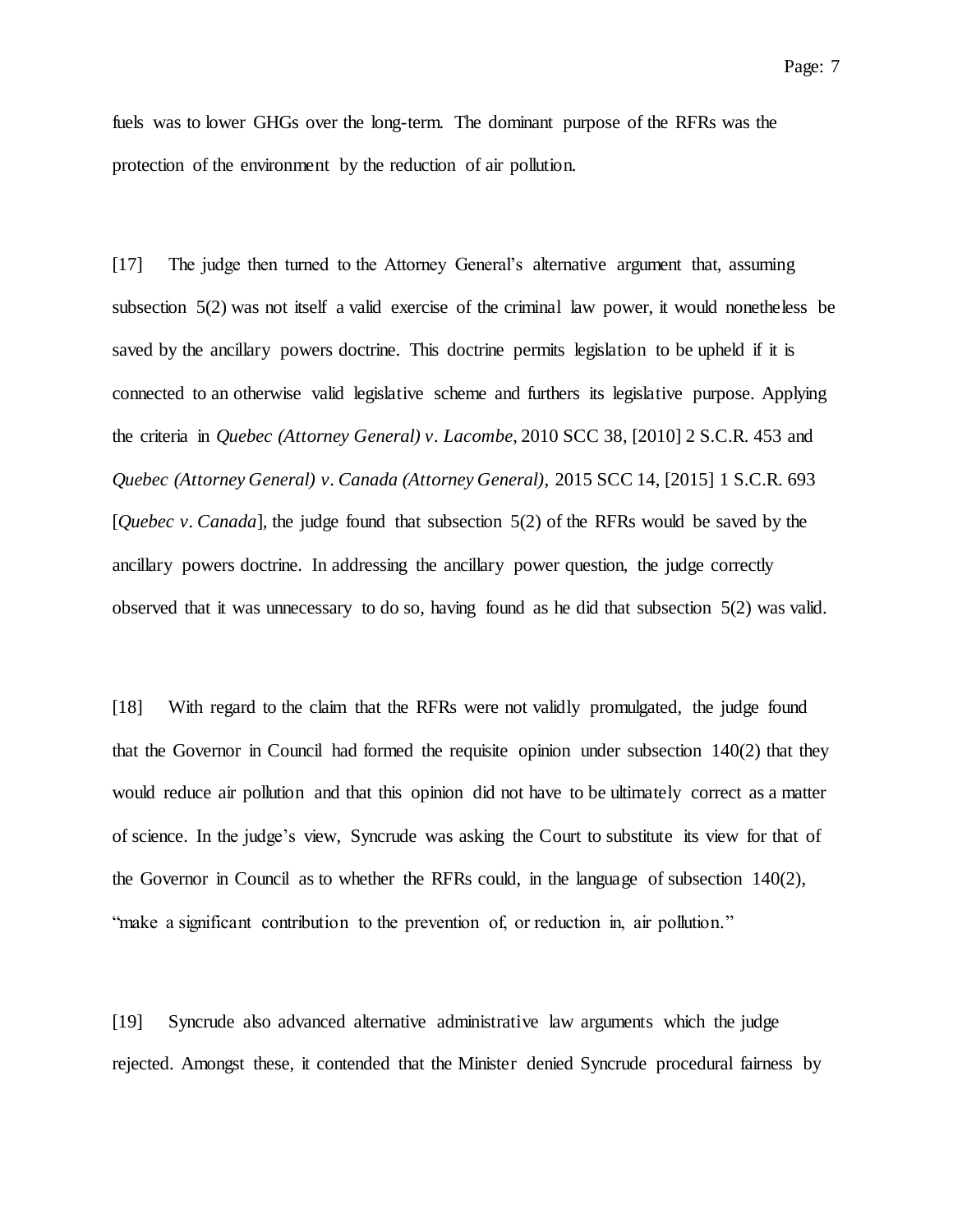failing to convene a board of review before promulgating the RFRs and that the failure to convene the board of review rendered the opinion of the Governor in Council unreasonable.

### **V. Issues on appeal**

[20] It is important to define at the outset what is, and what is not, in issue in this appeal. Syncrude does not challenge the constitutionality of the enabling provisions - sections 139 and 140 of CEPA. Syncrude does not contend that the definition of "air pollution" in subsection 140(2) of CEPA is overbroad, nor does it contest that GHGs contribute to air pollution, and that their reduction is a proper objective of the criminal law power. Syncrude concedes that, if the dominant purpose of the RFRs were in fact to combat climate change, there would be no constitutional infirmity. Rather, the core of Syncrude's challenge is that subsection 5(2) is not aimed at the reduction of air pollution, but is an economic measure aimed at the creation of a local market, a matter within subsection 92(13), or is directed to non-renewable natural resources, a matter of provincial legislative competence under section 92A of the *Constitution Act, 1867*.

[21] Syncrude advances two main errors in the decision below.

[22] First, Syncrude submits that the judge erred by considering subsection 5(2) in the context of the CEPA regime as a whole before examining the subsection in isolation. It also submits that the judge failed to consider relevant evidence beyond the RIAS which, in its view, points to the true and colourable purpose of the RFRs. Before this Court, Syncrude maintains its position that,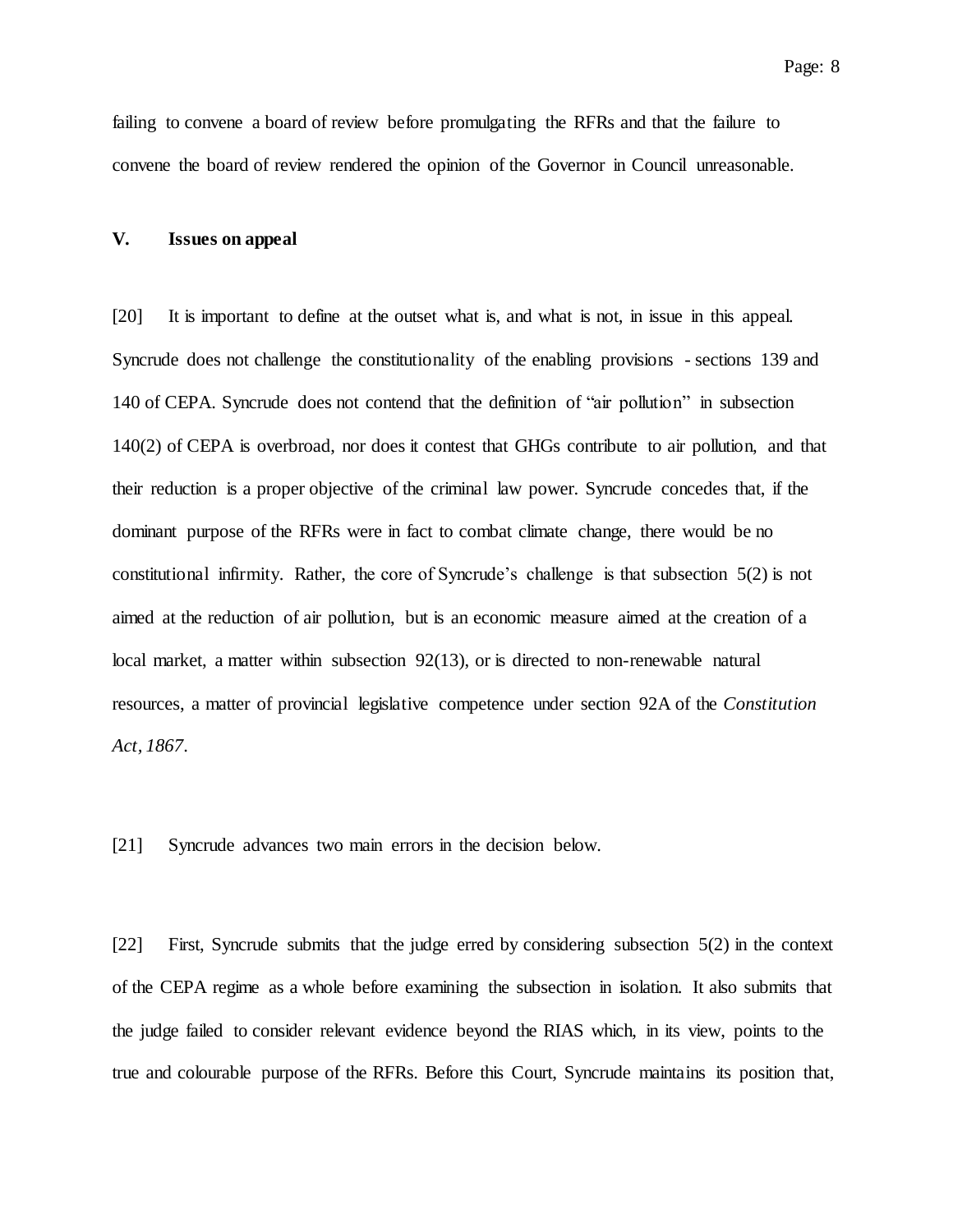properly characterized, the RFRs are an economic measure, and intrude on provincial responsibility for natural resources, or are colourable attempts to achieve those purposes. It further argues that the RFRs are not a valid exercise of the criminal law power because, as a requirement of 2%, and allowing certain exemptions, they do not completely prohibit or ban the use of fossil fuels.

[23] Syncrude contends that the consumption of fossil fuels is not inherently dangerous and that this undermines the notion that the RFRs have a valid criminal law purpose. Syncrude contrasts the pollutants it cites as legitimate evils, such as lead and sulphur, with GHGs. As the judge noted, "[i]n Syncrude's view, there is no evil to be suppressed": Reasons, para. 79.

[24] However, as the respondent points out, Syncrude's submission at paragraph 66 of its factum that "the production and consumption of petroleum fuels is not inherently dangerous" is inconsistent with its concession that GHG emissions contribute to the evil of climate change. Syncrude's position is problematic and at times concedes the correlation between GHGs, global warming and the consumption of fossil fuels.

[25] Syncrude's second ground of appeal is that the judge erred in failing to conclude that the Governor in Council did not, and could not, hold the requisite opinion under subsection 140(2) that the RFRs would reduce air pollution. The remainder of Syncrude's challenges to the statutory validity of the RFRs raised in the Federal Court were not pursued in this Court.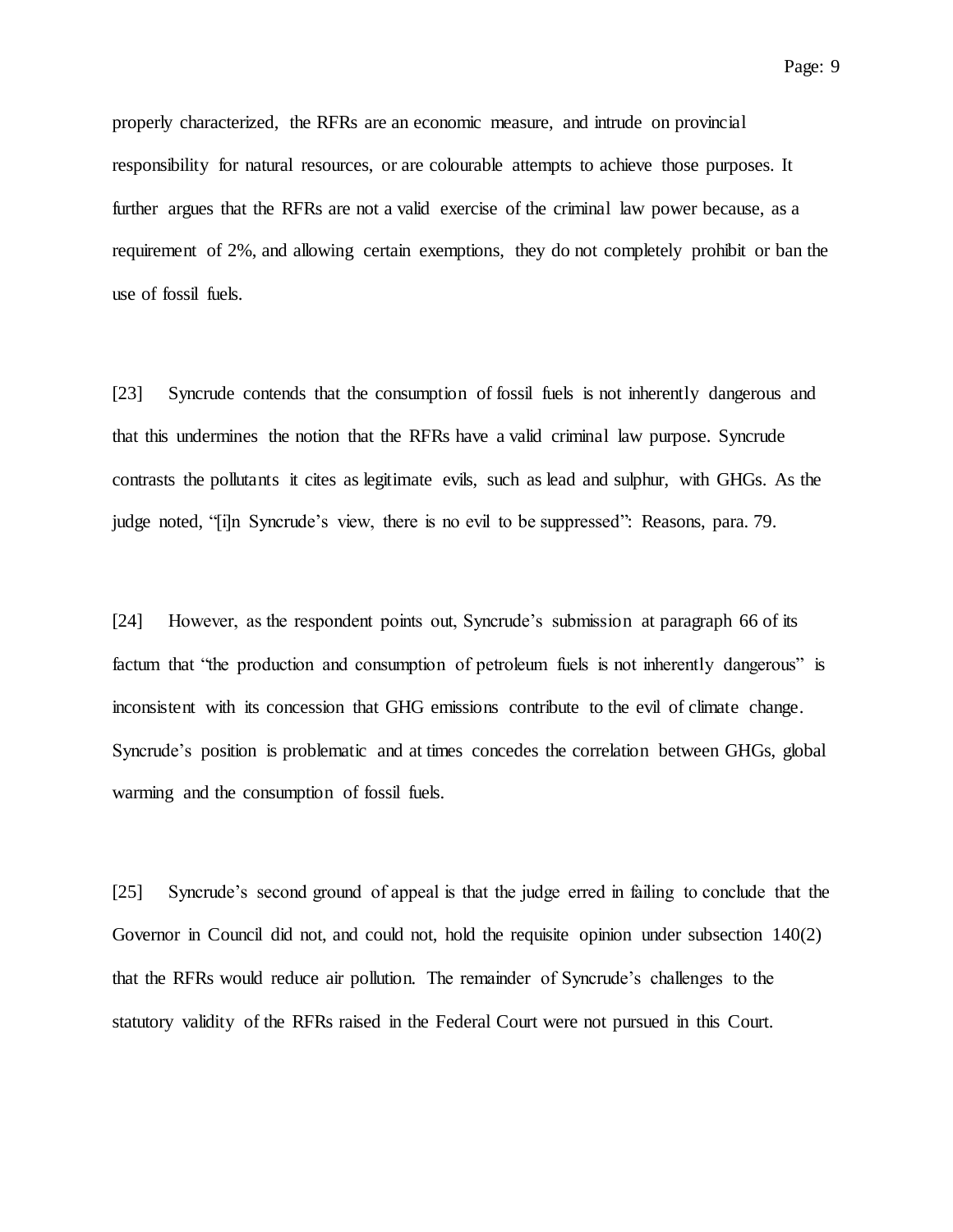# **VI. Analysis**

# **A.** *Standard of review*

[26] For questions of constitutionality, the standard of review is correctness: *Westcoast Energy Inc. v. Canada (National Energy Board)*, [1998] 1 S.C.R. 322; *Dunsmuir v. New Brunswick*, 2008 SCC 9 at para. 58, [2008] 1 S.C.R. 190 [*Dunsmuir*]. However, to the extent that Syncrude raises a non-constitutional objection to subsection 5(2), a different standard of review is engaged.

[27] On questions of whether the RFRs were lawfully enacted (pursuant to CEPA), the Supreme Court of Canada has reaffirmed in *Katz Group Canada Inc. v. Ontario (Health and Long*-*Term Care)* 2013 SCC 64 at para. 24, [2013] 3 S.C.R. 810 [*Katz*] that regulations can be struck down only if they are "shown to be inconsistent with the objective of the enabling statute or the scope of the statutory mandate." The regulations must be "irrelevant", "extraneous" or "completely unrelated" to the statutory purpose. It remains that "it would take an egregious case" to strike down regulations on the basis that they are *ultra vires* the enabling statute: *Thorne's Hardware Ltd. v. The Queen*, [1983] 1 S.C.R. 106 at 111, 143 D.L.R. (3d) 577.

[28] I note that in *Katz*, the Supreme Court opted not to integrate this standard of review for the *vires* of regulations promulgated by the Governor in Council or by a Lieutenant Governor in Council into the *Dunsmuir* scheme for judicial review of administrative decision-making. Consequently, a review of federal or provincial regulations must not be confused, for example, with the standard of a review applied to a municipality's enactment of bylaws. The latter is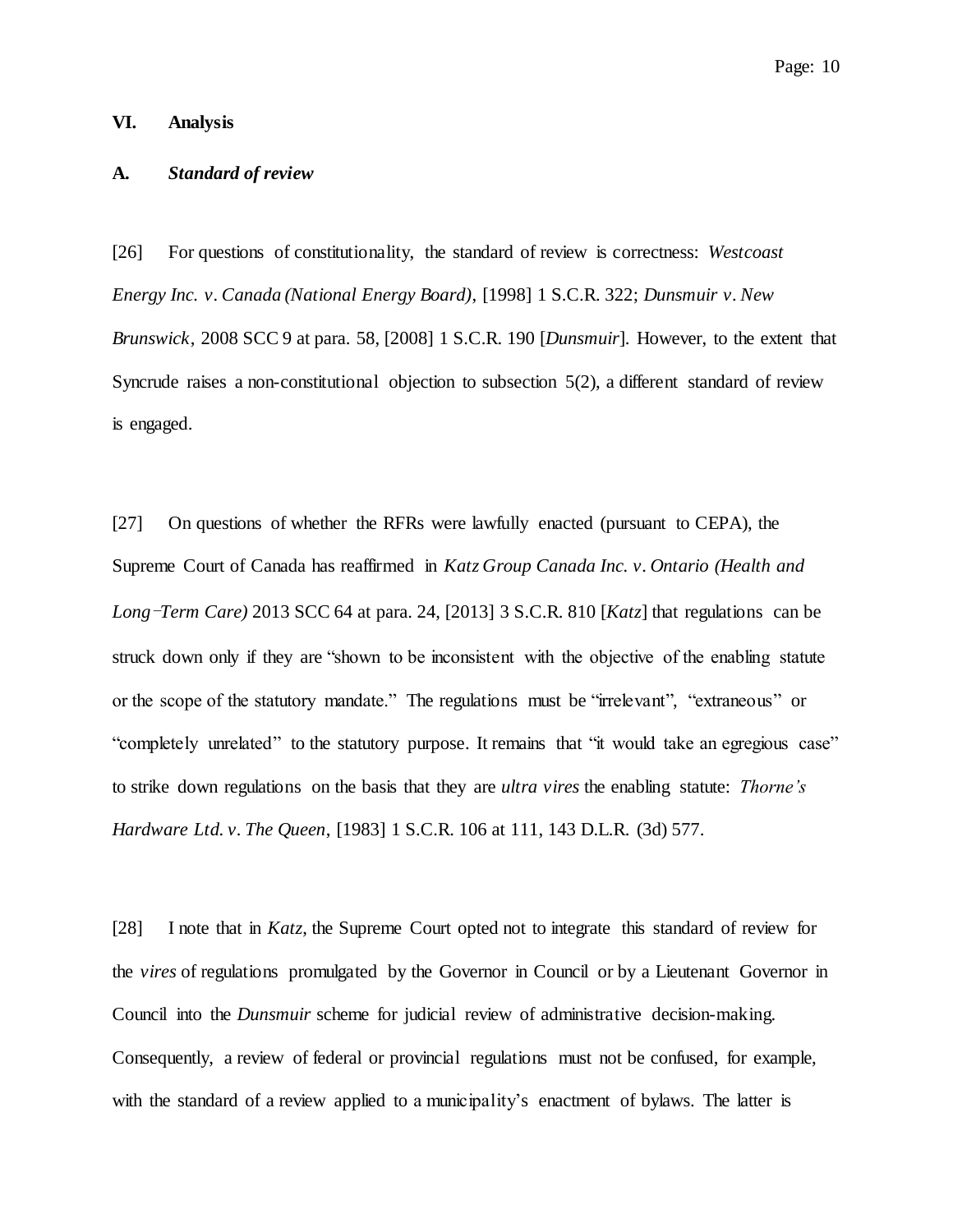subject to a reasonableness review pursuant to the *Dunsmuir* framework, owing to the fact that municipalities do not have inherent legislative power under the *Constitution* and instead only "legislate" pursuant to the authority delegated to them by statute: *Catalyst Paper Corp. v. North Cowichan (District)*, 2012 SCC 2 at paras. 14-15, 20-22, [2012] 1 S.C.R. 5. In consequence, federal regulations of the type at issue in the case at bar are subject to the *Katz* criteria.

[29] While the decision below arose from a judicial review of the Governor in Council's decision, the judge was called upon to make factual findings. When considering on appeal a decision in which the judge both reviewed an administrative decision and made separate factual findings, those factual findings attract deference on the *Housen v. Nikolaisen*, 2002 SCC 33, [2002] 2 S.C.R. 235 standard of palpable and overriding error: *Canada (Attorney General) v. Jodhan*, 2012 FCA 161, 350 D.L.R. (4th) 400; *Budlakoti v. Canada (Citizenship and Immigration)*, 2015 FCA 139, 253 A.C.W.S. (3d) 677; *Canada v. Long Plain First Nation*, 2015 FCA 177, 388 D.L.R. (4th) 209. This standard applies regardless of whether the factual findings are characterised as "adjudicative, social, or legislative": *Canada (Attorney General) v. Bedford*, 2013 SCC 72 at paras. 48-56, [2013] 3 S.C.R. 1101.

[30] In sum, the question of whether subsection 5(2) of the RFRs is constitutional is reviewed on a standard of correctness. The question of whether the Governor in Council validly enacted subsection 5(2) pursuant to CEPA is assessed against the *Katz*standard of inconsistency with the enabling statute. Any factual findings made by the judge in the course of his analysis are reviewed on a standard of palpable and overriding error.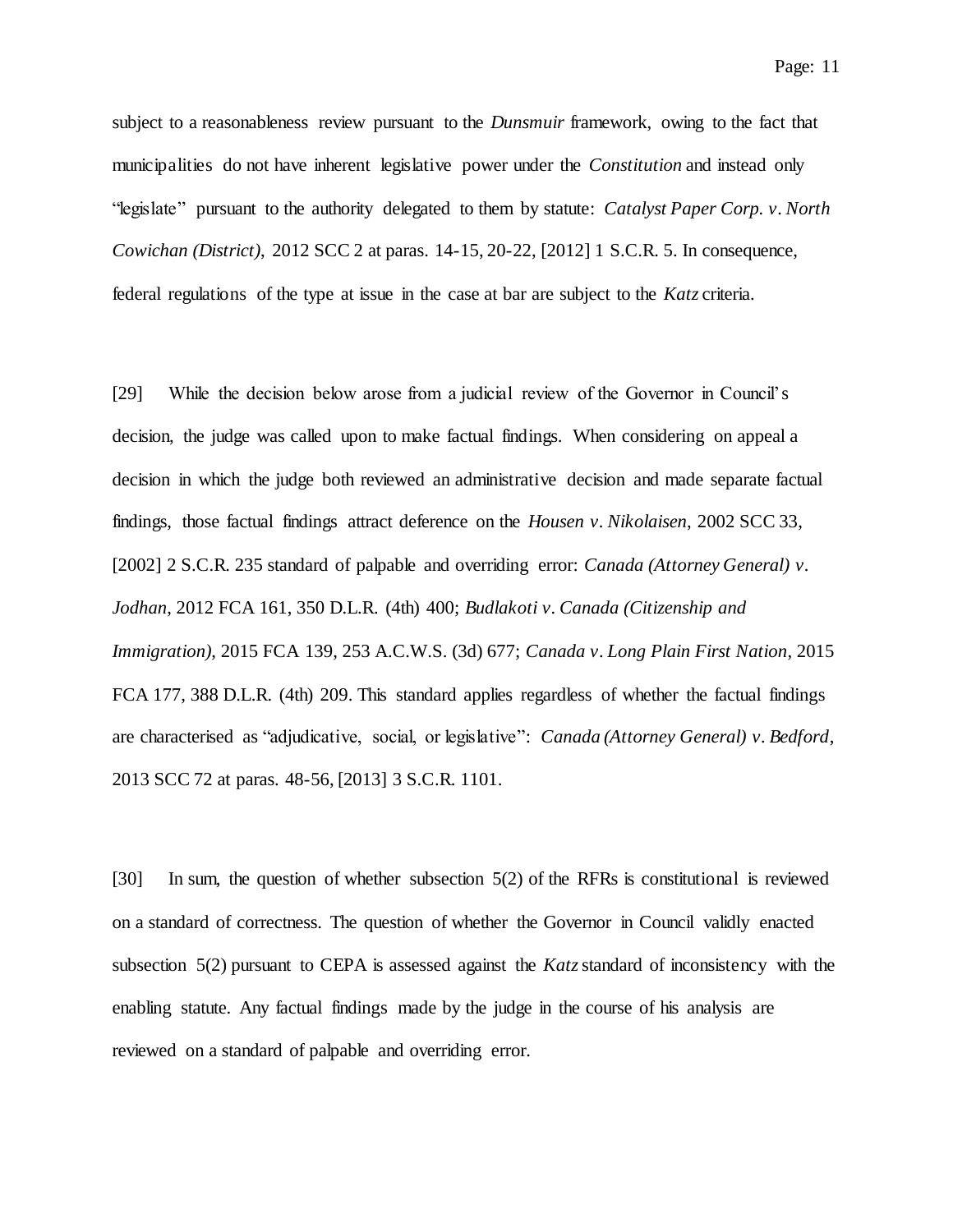# **B.** *Methodology*

[31] I will deal briefly with the contention that the judge erred in his methodology, specifically, that he did not read the legislation in the manner required for the purpose of constitutional analysis.

[32] Syncrude submits that the judge erred in his approach to the analysis of the pith and substance of the impugned provision. It suggests that the correct approach is to examine the impugned provision in isolation first, and that only if the pith and substance cannot be resolved in that manner, is it appropriate to examine the provision in the context of the entire scheme. Because the judge started with the purpose and object of CEPA, Syncrude submits, his constitutional analysis was in error.

[33] Syncrude's reliance on *Reference re Assisted Human Reproduction Act*, 2010 SCC 61, [2010] 3 S.C.R. 457 [*AHR*] to contend that the first stage must be absolutely quarantined from consideration of the broader context is problematic as a matter of doctrine.

[34] The Supreme Court of Canada has articulated the framework for determining the validity of a law made pursuant to the criminal law power. In *AHR*, the Chief Justice observed that where the challenge is to only one or more of the provisions of a piece of legislation, as opposed to the legislation as a whole, the inquiry *might* begin with consideration of the challenged provision or provisions alone. If the provision does not, on its face, intrude into the other jurisdiction, then there is no need to make further inquiry. The Chief Justice continued, however, and noted at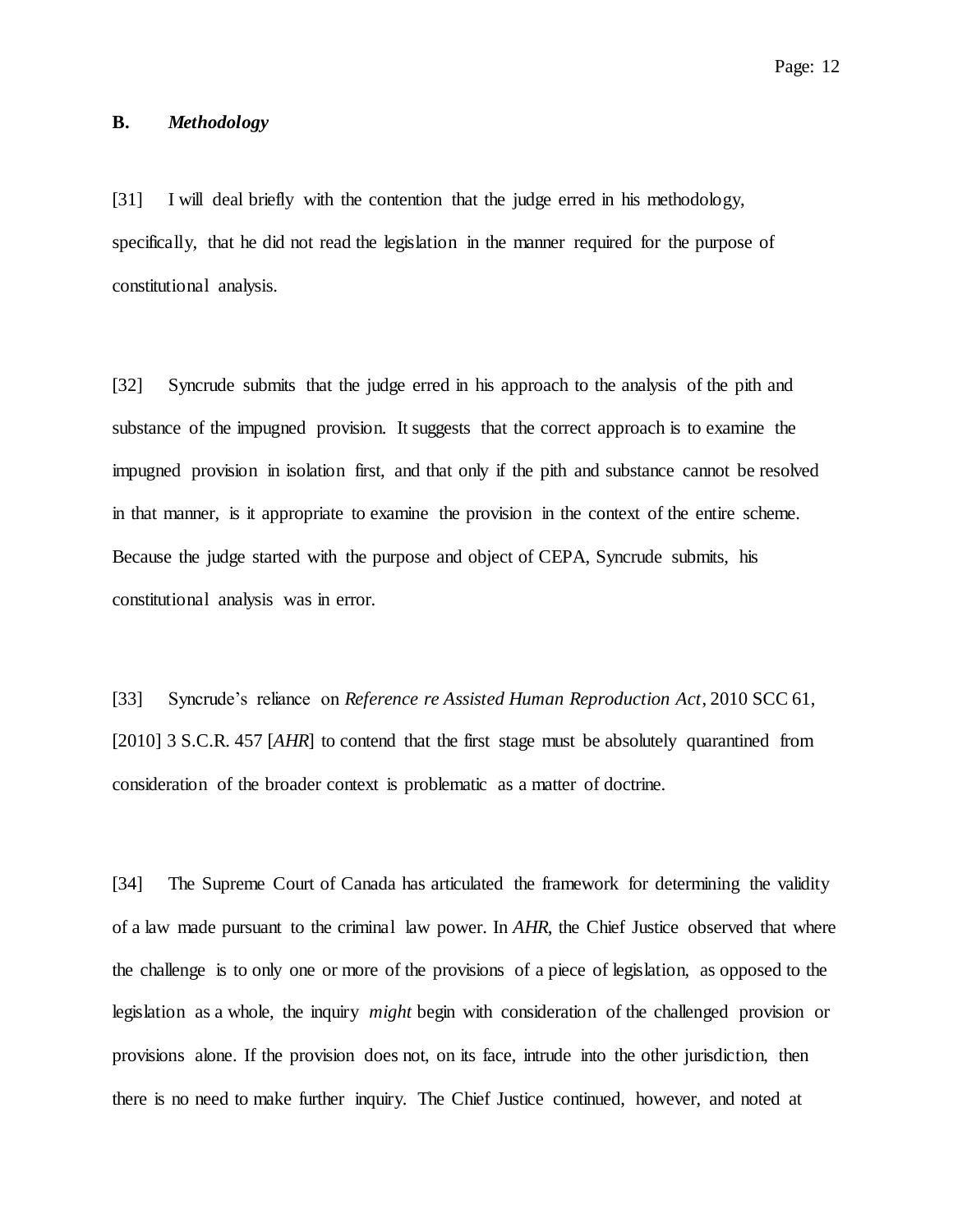paragraph 17 that "the impugned provisions must be considered in their proper context" and it might be necessary to consider the impugned provision in light of the entire scheme in order to understand its true purpose and effect.

[35] This methodology has a long antecedence: *General Motors of Canada Ltd. v. City National Leasing*, [1989] 1 S.C.R. 641, 68 O.R. (2d) 512 [*General Motors*]. *General Motors* affirms that the impugned provision must be examined in two stages, firstly by looking at the provision itself and secondly, as situated within the context of the broader statute. However, the first stage only stops the analysis if the provision is both independently comprehensible and demonstrably *valid*. Consequently, if analysis of the provision in isolation requires greater legislative context to be understood, or the provision is on its face of doubtful validity, then a broader analysis is inevitable.

[36] The judge did precisely what the Supreme Court of Canada mandated – he looked at subsection 5(2) and accepted that, when read alone or without reference to its enabling statute it might be considered a matter within provincial jurisdiction. The judge then considered the purpose and effect of subsection 5(2) and how it fit into the regulatory scheme. He framed his analysis in light of the Supreme Court of Canada's direction in *Ward v. Canada (Attorney General)*, 2002 SCC 17, at paragraph 19, [2002] 1 S.C.R. 569 [*Ward*], that "[t]he question is not whether the *Regulations* prohibit the sale so much as why it is prohibited" (emphasis in original). The question of whether the judge was correct in his conclusion aside, there was no error in his analytical framework.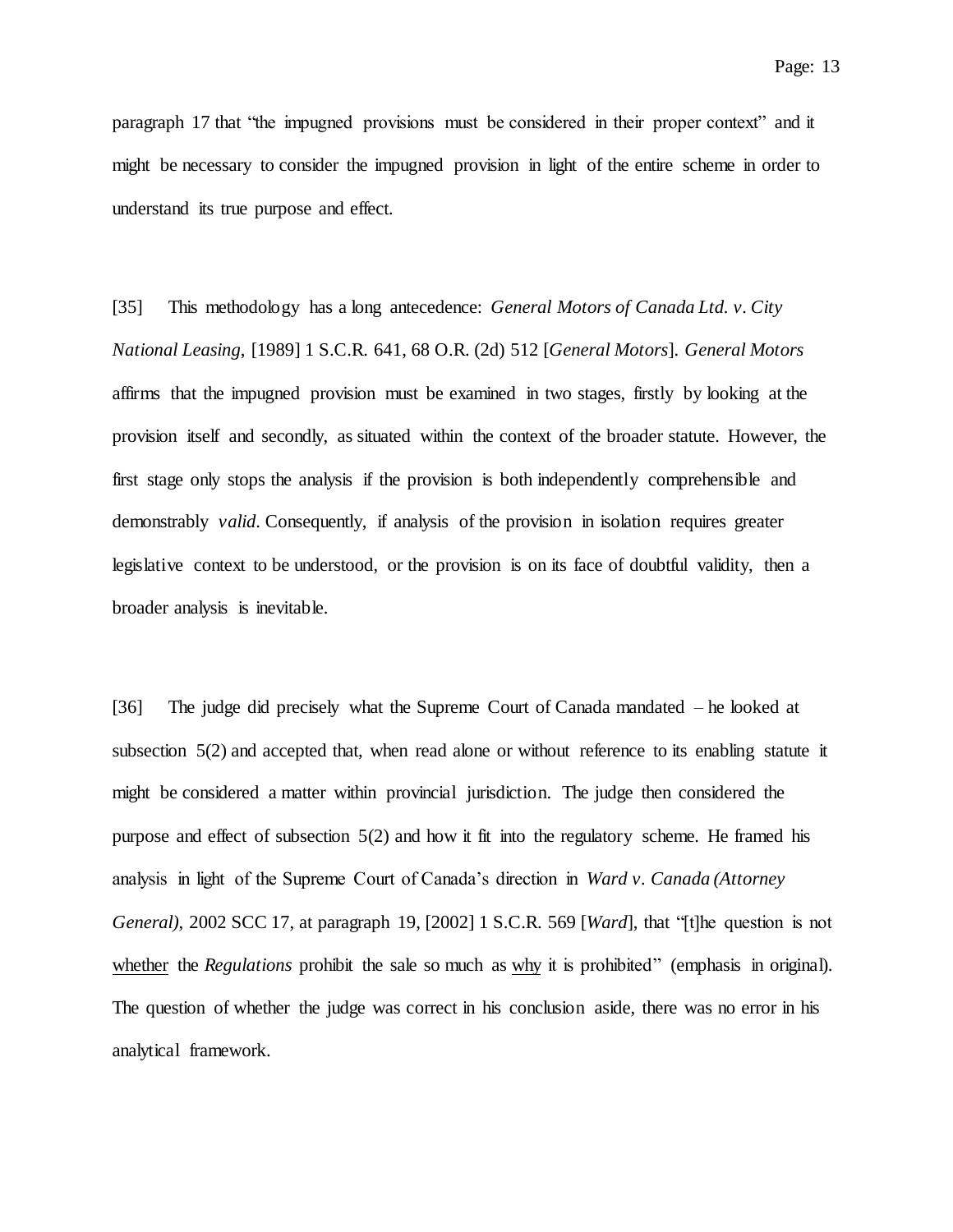[37] Against this legislative and jurisprudential landscape, I turn to the central question – the dominant purpose of the RFRs.

# **C.** *Characterization of subsection 5(2) of the RFRs*

[38] There are two stages to the division of powers analysis. The first is an inquiry into the essential character of the law, or, as is often said, its pith and substance. The second is "to classify that essential character" by reference to the heads of power under the *Constitution Act, 1867*: *Reference re Firearms Act (Can.)*, 2000 SCC 31 at para. 15, [2000] 1 S.C.R. 783 [*Firearms Reference*].

[39] The characterization exercise is informed by both the law's purpose and its effect. Purpose is gleaned first, from the law itself, as stated by Parliament, but also from extrinsic sources such as Hansard and government policy papers: see *Firearms Reference* at paragraph 17 for a discussion of the use of extrinsic evidence in the characterization exercise. The purpose can also be informed by reference to the mischief to which the law is directed.

[40] Following identification of purpose, the inquiry turns to the legal effect of the law – how does the law operate and what effect does it have? At this stage, the court may consider both the legal and practical effect of the law. Having regard to Syncrude's argument, which is predicated on the ineffectiveness of a renewable fuel requirement, the language of the Supreme Court in *Firearms Reference*, at paragraph 18, is highly instructive: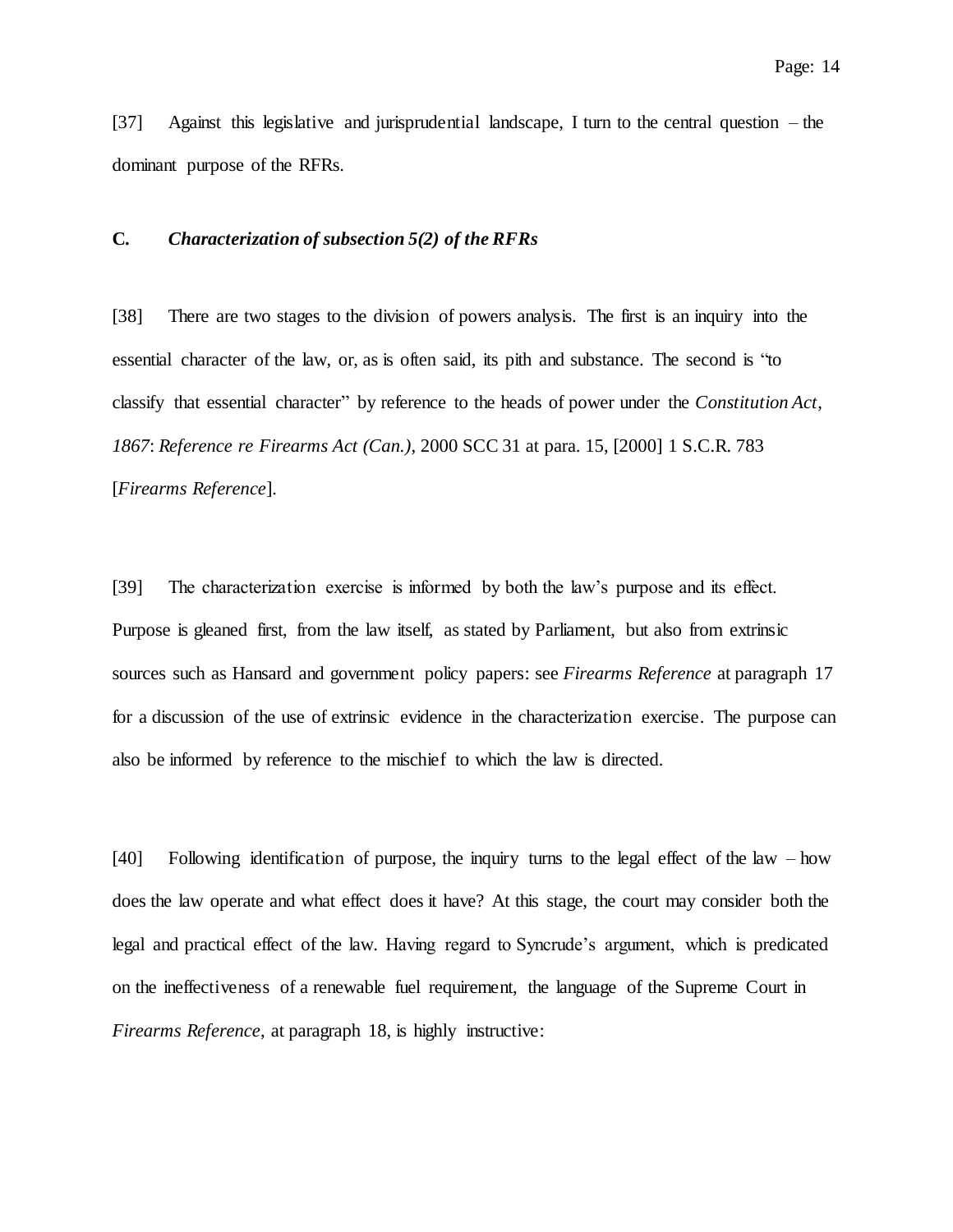Determining the legal effects of a law involves considering how the law will operate and how it will affect Canadians. The Attorney General of Alberta states that the law will not actually achieve its purpose. Where the legislative scheme is relevant to a criminal law purpose, he says, it will be ineffective (e.g., criminals will not register their guns); where it is effective it will not advance the fight against crime (e.g., burdening rural farmers with pointless red tape). These are concerns that were properly directed to and considered by Parliament. Within its constitutional sphere, Parliament is the judge of whether a measure is likely to achieve its intended purposes; efficaciousness is not relevant to the Court's division of powers analysis: *Morgentaler, supra*, at pp. 487-88, and *Reference re Anti-Inflation Act*, [1976] 2 S.C.R. 373. Rather, the inquiry is directed to how the law sets out to achieve its purpose in order to better understand its "total meaning": W. R. Lederman, *Continuing Canadian Constitutional Dilemmas* (1981), at pp. 239-40. In some cases, the effects of the law may suggest a purpose other than that which is stated in the law: see *Morgentaler, supra*, at pp. 482-83; *Attorney-General for Alberta v. Attorney-General for Canada*, [1939] A.C. 117 (P.C.) *(Alberta Bank Taxation Reference)*; and *Texada Mines Ltd. v. Attorney-General of British Columbia*, [1960] S.C.R. 713; see generally P. W. Hogg, *Constitutional Law of Canada* (loose-leaf ed.), at pp. 15-14 to 15- 16. In other words, a law may say that it intends to do one thing and actually do something else. Where the effects of the law diverge substantially from the stated aim, it is sometimes said to be "colourable".

[41] The application of these principles to the regulation in issue leads to the conclusion that subsection 5(2) is directed to maintaining the health and safety of Canadians, as well as the natural environment upon which life depends. At the risk of repetition, the following points can be derived from the enabling statutory framework in support of this conclusion:

• The RFRs were enacted under subsection 140(2) of CEPA, which requires the Governor in Council be of the opinion that the regulation could make a significant contribution to the reduction of air pollution.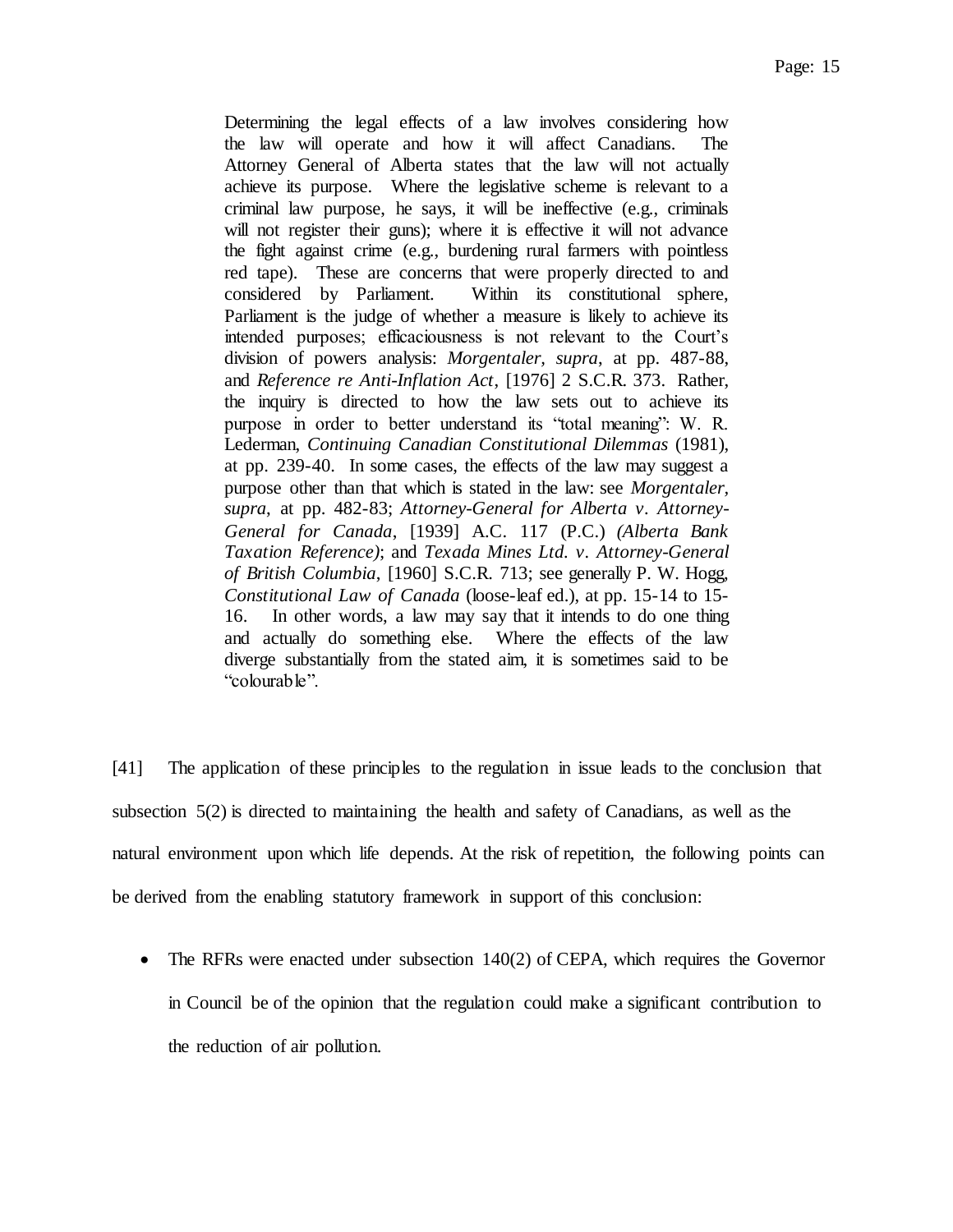- Subsection 3(1) of CEPA defines "air pollution" as a condition of the air arising from any substance that directly or indirectly endangers health and safety.
- Six substances which comprise GHGs were added to Schedule 1 of CEPA in 2005. Section 64 of CEPA defines a toxic substance as one which may have an immediate or long-term harmful effect on the environment, or its diversity, or may constitute a danger to human life or health.
- Subsection 140(1) contemplates a wide range of regulations in respect of fuel, including "the concentrations or quantities of an element, component or additive in a fuel; the physical or chemical properties of a fuel; the characteristics of a fuel […] related to […] conditions of use; [and] the blending of fuels […]."
- In imposing a 2% renewable fuel requirement subsection  $5(2)$  is directed to the reduction of toxic substances in the atmosphere. The Order in Council promulgating subsection 5(2) stated that the regulation "would make a significant contribution to the prevention of, or reduction in, air pollution, resulting from, directly or indirectly, the presence of renewable fuel gasoline, diesel fuel or heating distillate oil."

[42] The RFRs impose requirements respecting the concentration of renewable fuels and thus limit the extent to which GHGs that would otherwise arise from the combustion of fossil fuel are emitted. GHGs are listed as toxic substances under Schedule 1 of CEPA. By displacing the combustion of fossil fuels, the renewable fuel requirement reduces the amount of "air pollution" arising from the GHGs (toxic substance) which would otherwise enter the atmosphere. In sum, the purpose and effect of subsection 5(2) is unambiguous on the face of the legislative and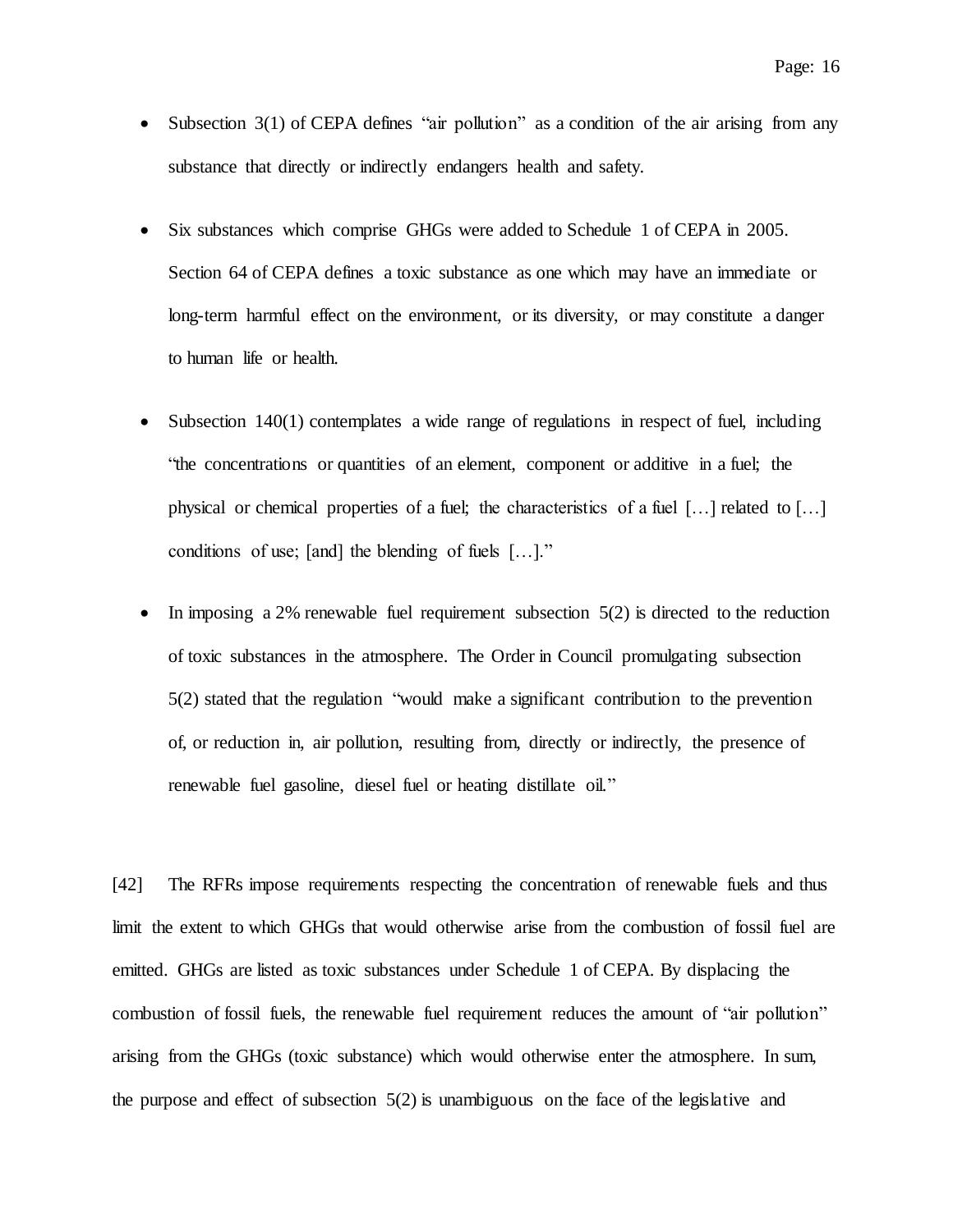regulatory scheme in which it is situated. It is directed to the protection of the health of Canadians and the protection of the natural environment.

[43] Resort to the RIAS confirms this conclusion. The Supreme Court of Canada has endorsed reliance on the RIAS for the purpose of constitutional analysis: *Bristol-Myers Squibb Co. v. Canada (Attorney General)*, 2005 SCC 26 at paras. 155-157, [2005] 1 S.C.R. 533.

[44] The September 1, 2010 RIAS expressly stated that the RFRs were aimed at a reduction of GHG emissions. The RIAS highlighted the projected reduction in GHG emissions and cited the underlying data for those conclusions: see Regulatory Impact Analysis Statement 2010/9/1 - *Canada Gazette, Part II*, Vol. 144, No. 18, (September 1, 2010), pp. 1673, 1677, 1687, 1699- 1700, 1705-1706.

[45] The July 20, 2011 RIAS, (*Canada Gazette, Part II*, Vol. 145, No 15) notes at page 1429 that the Governor in Council was of the opinion that the proposed regulations "could, through the presence of renewable fuel, make a significant contribution to the prevention of, or reduction in, air pollution." It observed that "[t]he most significant source of GHGs […] is the combustion of fossil fuels" and that GHGs are "the primary contribution to climate change": pp 1435-36. The RIAS reiterates, at considerable length and in considerable detail the environmental and health benefits of a renewable fuel requirement.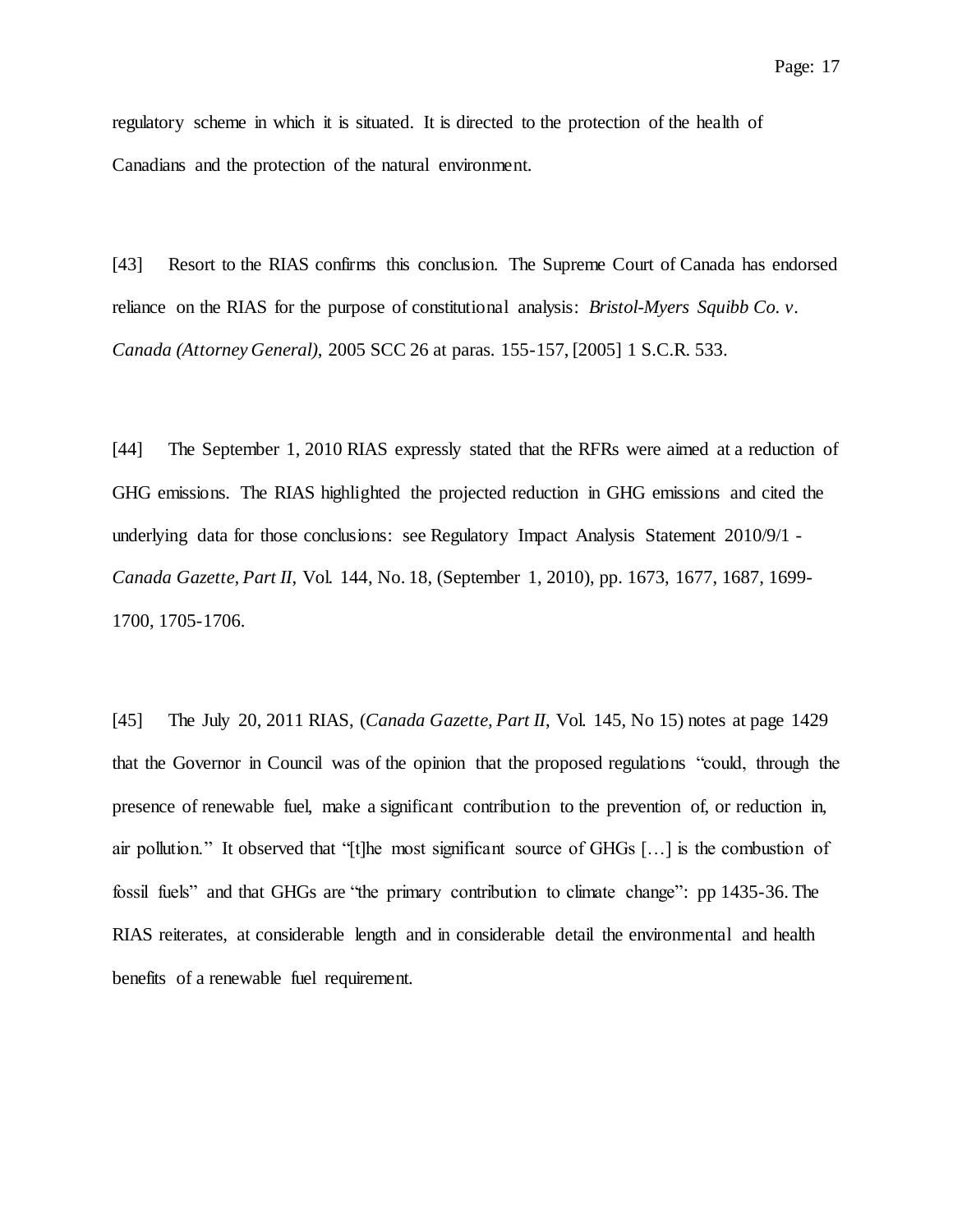[46] The purpose and effect of subsection 5(2) having been determined, the inquiry turns to the scope of the criminal law power and whether subsection 5(2) fits within its ambit.

#### **D.** *Scope of the criminal law power*

[47] In broad terms, the jurisprudence of the Supreme Court of Canada establishes a three-part test for a valid exercise of the criminal law power. A valid exercise of the criminal law power requires a) a prohibition, b) backed by a penalty, c) for a criminal purpose: *AHR*. Only the last of these is contested in the case at bar.

[48] Supreme Court jurisprudence as far back as the *Reference re Validity of Section 5 (a) Dairy Industry Act*, [1949] S.C.R. 1, [1949] 1 D.L.R. 433 [*Margarine Reference*] has described the nature of the criminal purpose requirement as a requirement that the law be aimed at suppressing or reducing an "evil." Put in more contemporary language, to have a valid criminal law purpose the law must address a public concern relating to peace, order, security, morality, health or some other purpose (*AHR* at para. 43), but it must stop short of pure economic regulation.

[49] Protection of the environment is, unequivocally, a legitimate use of the criminal law purpose. The Supreme Court of Canada has held that "the protection of a clean environment is a public purpose […] sufficient to support a criminal prohibition […] to put it another way, pollution is an 'evil' that Parliament can legitimately seek to suppress": *Hydro- Québec* at para.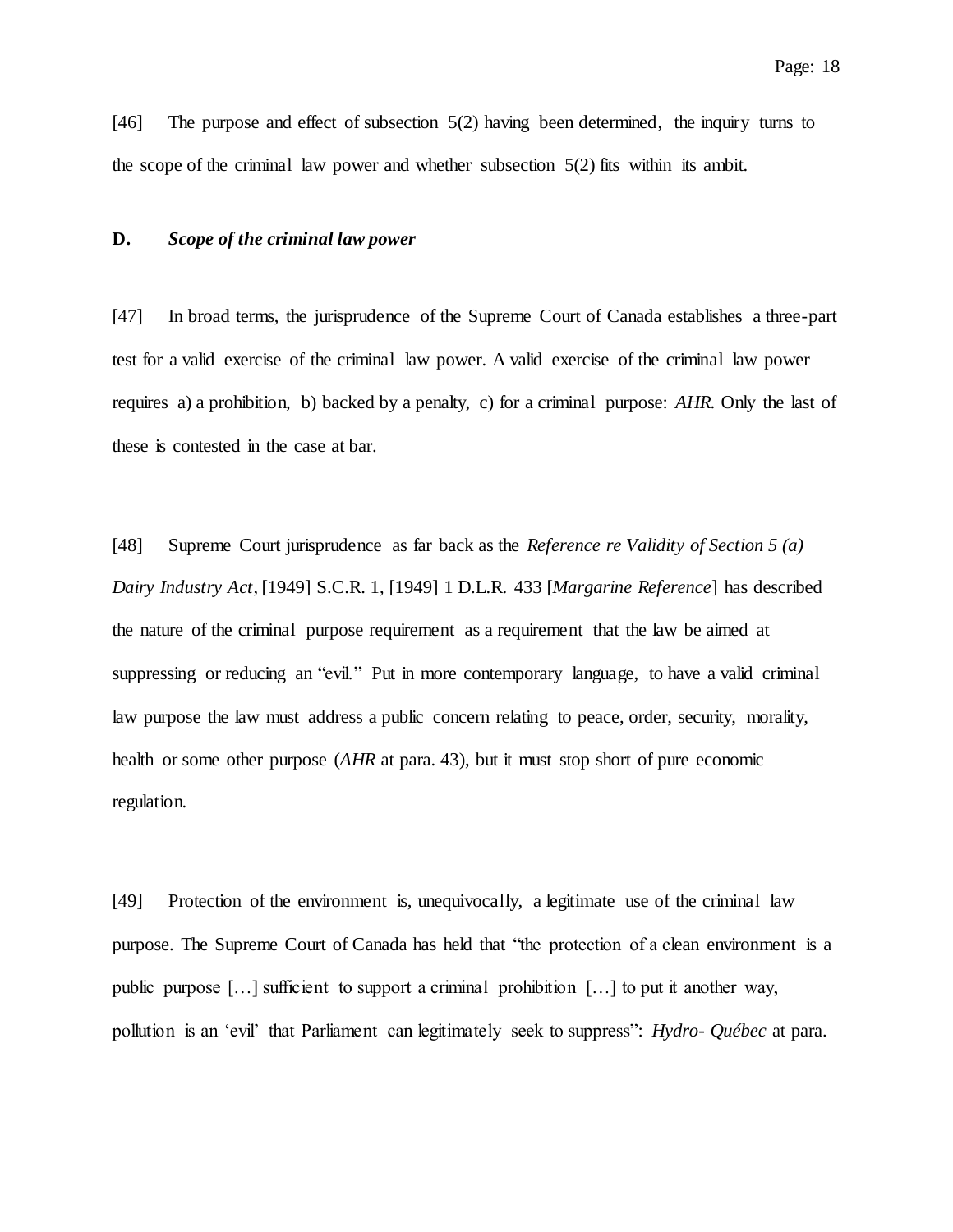123. In dissent although not on this point, at paragraph 43, Chief Justice Lamer and Iaccobucci J.

echoed La Forest J.'s view:

To the extent that La Forest J. suggests that this legislation is supportable as relating to health, therefore, we must respectfully disagree. We agree with him, however, that the protection of the environment is itself a legitimate criminal public purpose, analogous to those cited in the *Margarine Reference, supra*. We would not add to his lucid reasoning on this point, save to state explicitly that this purpose does not rely on any of the other traditional purposes of criminal law (health, security, public order, etc.). To the extent that Parliament wishes to deter environmental pollution specifically by punishing it with appropriate penal sanctions, it is free to do so, without having to show that these sanctions are ultimately aimed at achieving one of the "traditional" aims of criminal law. The protection of the environment is itself a legitimate basis for criminal legislation.

[50] It is useful to recall that, in *Hydro-Québec* at paragraph 150, the disputed regulation was directed to "providing or imposing requirements respecting the quantity or concentration of a substance listed in Schedule 1 that may be released into the environment either alone or in combination with others from any source" and therefore was a valid use of the criminal law power. Subsection 5(2) of the RFRs operates in the same manner.

[51] More recently, in AHR the Supreme Court observed that pollution was one of the "new realities" facing Canada, and that Parliament needed flexibility in making decisions as to the types of conduct or activity that required the sanction of criminal law: para. 235.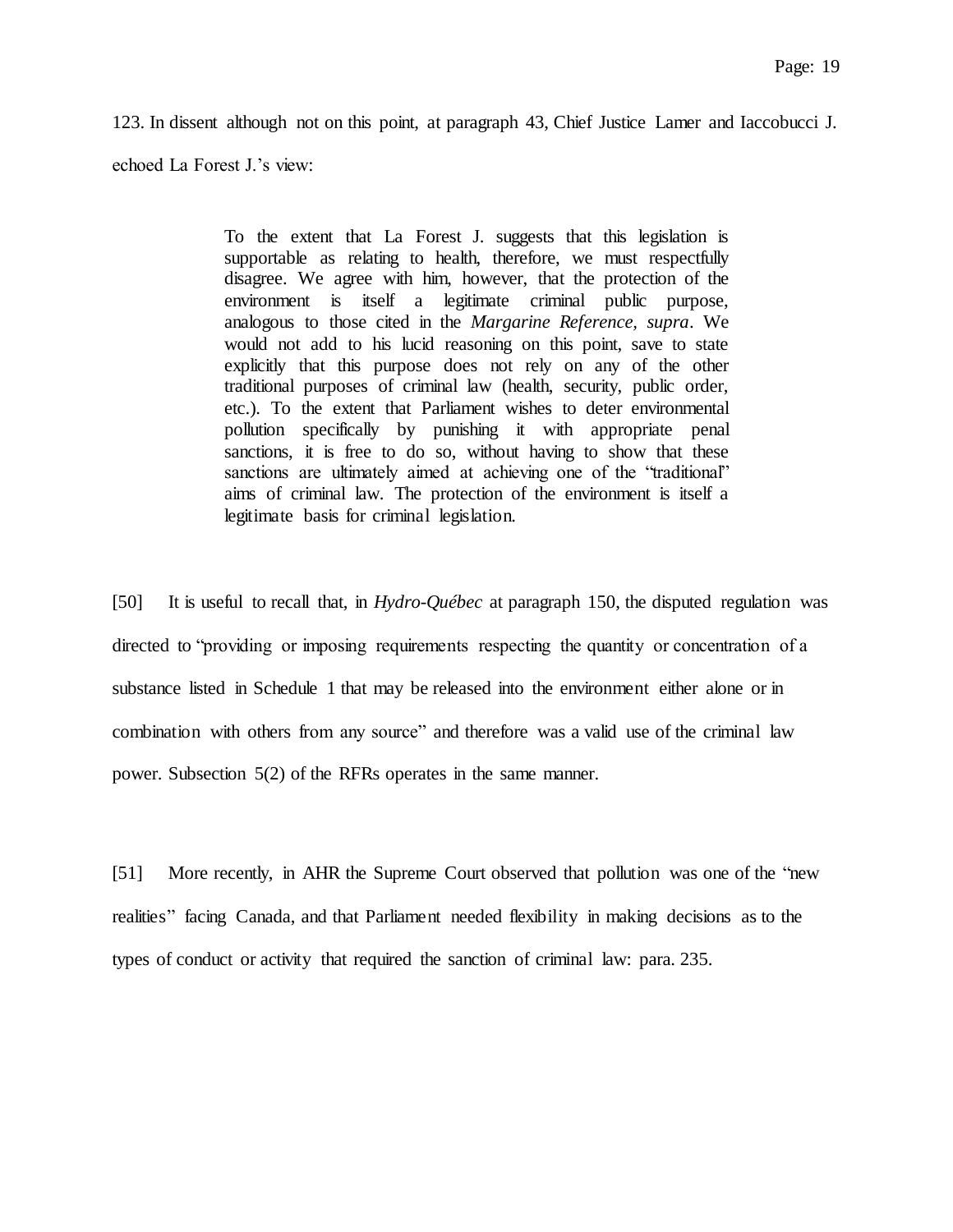# **E.** *The ineffectiveness of the RFRs*

[52] I turn to Syncrude's principal argument – that the RFRs are ineffective in achieving their purpose. Syncrude urges that "the evidence of practical effects of the RFRs overwhelmingly contradict the suggestion that the dominant purpose of the RFRs is to reduce GHG emissions. "

[53] This argument does not succeed on either an evidentiary or legal basis.

[54] Syncrude points to evidence which suggests, on certain assumptions, that the actual reduction in GHGs arising from the transition to renewable fuels is illusory, and in fact, the RFRs contribute to GHGs. Syncrude emphasised a 2008 external report commissioned for Natural Resources Canada. That report stated that the upstream GHG emissions for some renewable fuels could be as much as twice that of fossil fuels. The appellant posits that this, combined with an admission on cross-examination that there are no reductions in downstream emissions from renewable fuels, indicates that the government knew that there would be no reduction in GHG emissions over the life cycle of a renewable fuel. This evidence is based on changes in land use patterns, whereby the conversion of agricultural lands from pasture or lower value crops to the production of bio or renewable fuels generate net increases in GHGs. Syncrude also points to US studies indicating increases in death rates from respiratory issues, and to the government's own evidence that "ethanol use may result in increased emissions of volatile organic compounds": see reference to Notice of Intent, paragraph 10 above.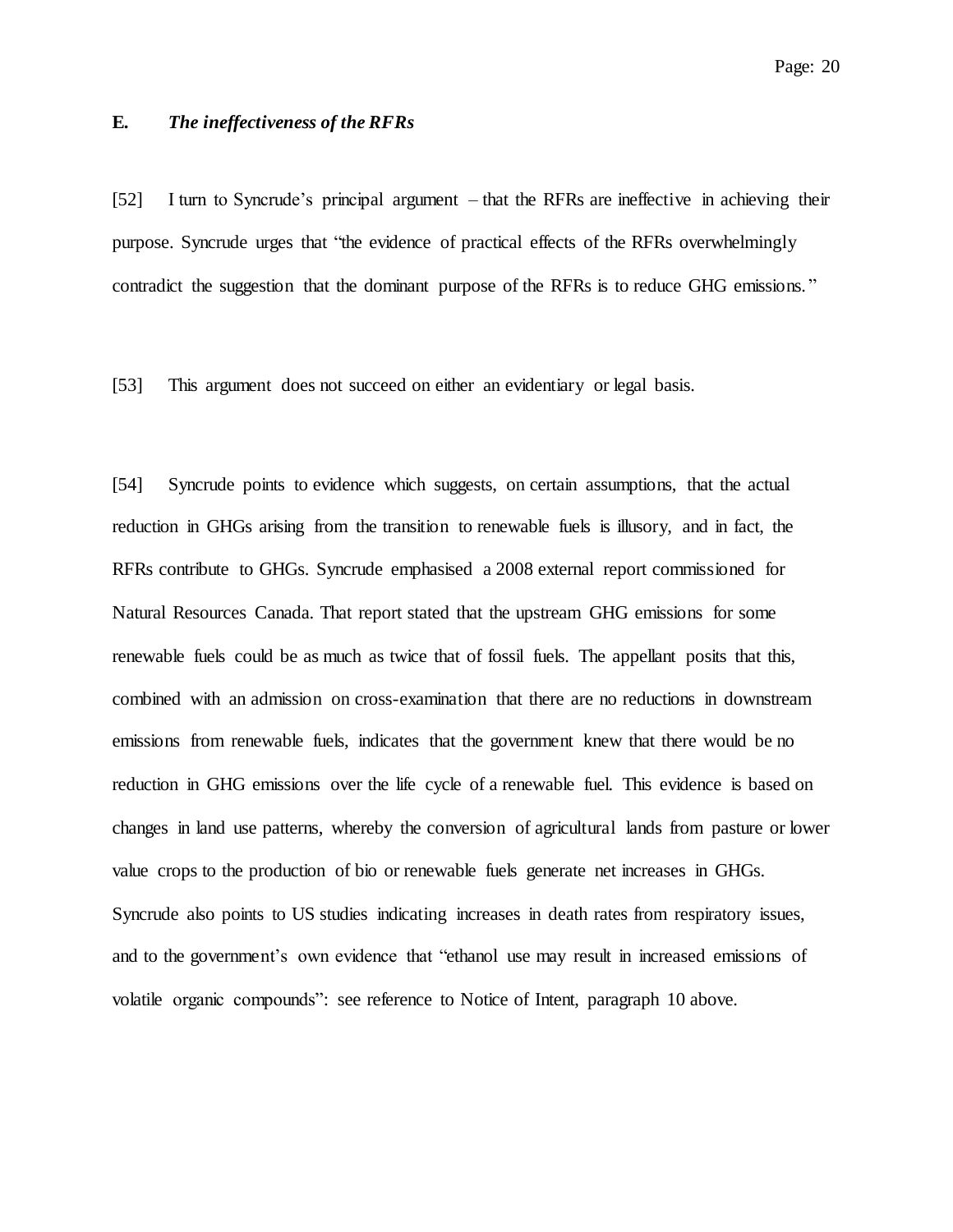Page: 21

[55] Suffice to say, the Governor in Council considered this issue and concluded otherwise. The 2011 RIAS; *Canada Gazette, Part II*, Vol. 145, No. 15, (July 20, 2011), specifically considered the adverse effects of the renewable fuel requirement on air pollution and on human health. It observed that except for a minor increase in Nitrogen Oxide (NOx) all other toxic emissions decreased (RIAS pp. 1462-1465). The RFRs were expected to directly result in an incremental reduction of GHG emissions by 1 megaton per year: RIAS p. 1436.

[56] The 2005, 2010 and 2011 RIAS describe a considered body of scientific research in support of the relationship between the RFR requirement and the reduction of GHGs. They also indicate that the renewable fuels requirement would reduce GHGs, as well as other emissions such as acetaldehyde, volatile organic compounds and fine particle pollution, all defined pollutants. The September 1, 2010 RIAS noted that the RFRs "are not expected to result in land use changes": p. 1709. The evidence relied on by Syncrude originated in European Union countries with higher renewable fuel targets and different land use patterns. Syncrude led no evidence of its own to support its argument that the RFRs would increase GHGs when applied to its own operations or to Canada as a whole.

[57] Syncrude selectively highlights certain passages from the 2008 report commissioned by Natural Resources. A complete reading of the report makes it clear that while some renewable fuels have greater upstream emissions than fossil fuels, other renewable fuels result in significant GHG emission reductions. Moreover, the government's Strategic Environmental Assessment indicates that the government was cognizant of the fact that "next generation" renewable fuels were under development and would lead to greater long-term reduction in GHGs.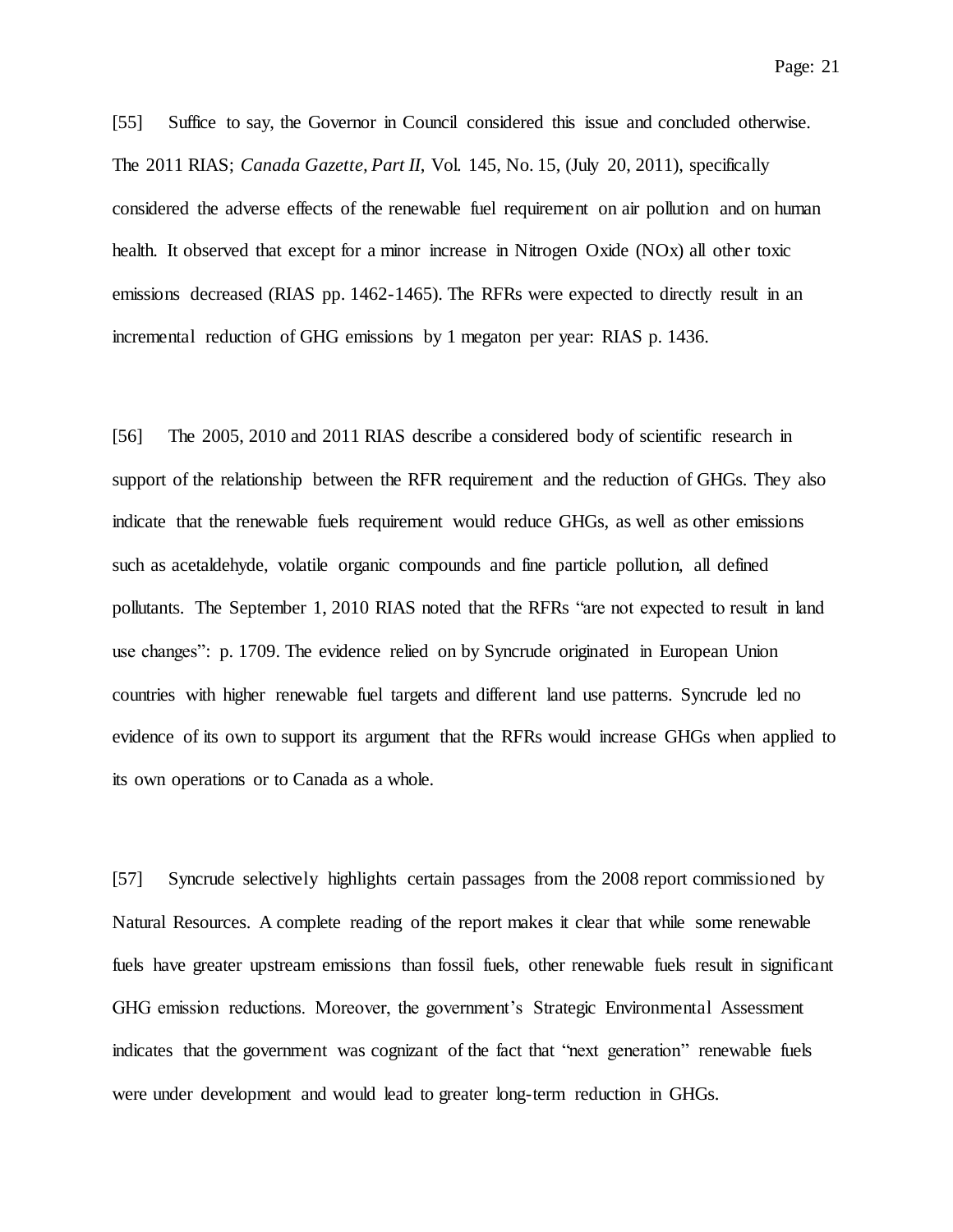[58] The legal and practical effect of legislation is relevant for the purpose of determining the pith and substance of the law: *Global Securities Corp. v. British Columbia (Securities Commission)*, 2000 SCC 21 at para. 23, [2000] 1 S.C.R. 494 [*Global Securities Corp.*]. However, it is well established doctrine that "the wisdom or efficacy of the statute" is not relevant to determining its pith and substance: *R v. Morgentaler* [1993] 3 S.C.R 463 at 487-488, 107 D.L.R. (4th) 537, citing P. W. Hogg, *Constitutional Law of Canada*, vol. 1, 3d ed. (Toronto: Carswell, 1992, loose-leaf) at 15-15, and more recently, in *Ward*, at para. 18.

[59] Syncrude contends that the evidence (which, as noted, is not compelling) that the RFRs would not in fact reduce GHG emissions is relevant to the characterization of the dominant purpose because it addresses *the legal and practical* effect of the provision. It contends that the evidence that the RFRs will not be effective in reducing GHGs is not addressed to the question of whether the provision is *in fact* efficacious. It concedes, correctly, that whether the measure is worthwhile or useful is not germane to the characterization exercise.

[60] This distinction simply seeks to circumvent the proposition, consistent since *Global Securities Corp.* at paragraph 22, and more recently iterated in *Ward* at paragraph 26, that the effectiveness of the legislation is irrelevant for the purposes of characterization. There is no doubt as to what the regulations seek to achieve, how they operate, and their practical effect. The argument that there may be a better, more efficacious way to reduce GHGs does not alter the conclusion. As noted in *Ward*, at paragraph 26 "the purpose of legislation cannot be challenged by proposing an alternative, allegedly better, method for achieving that purpose." Syncrude's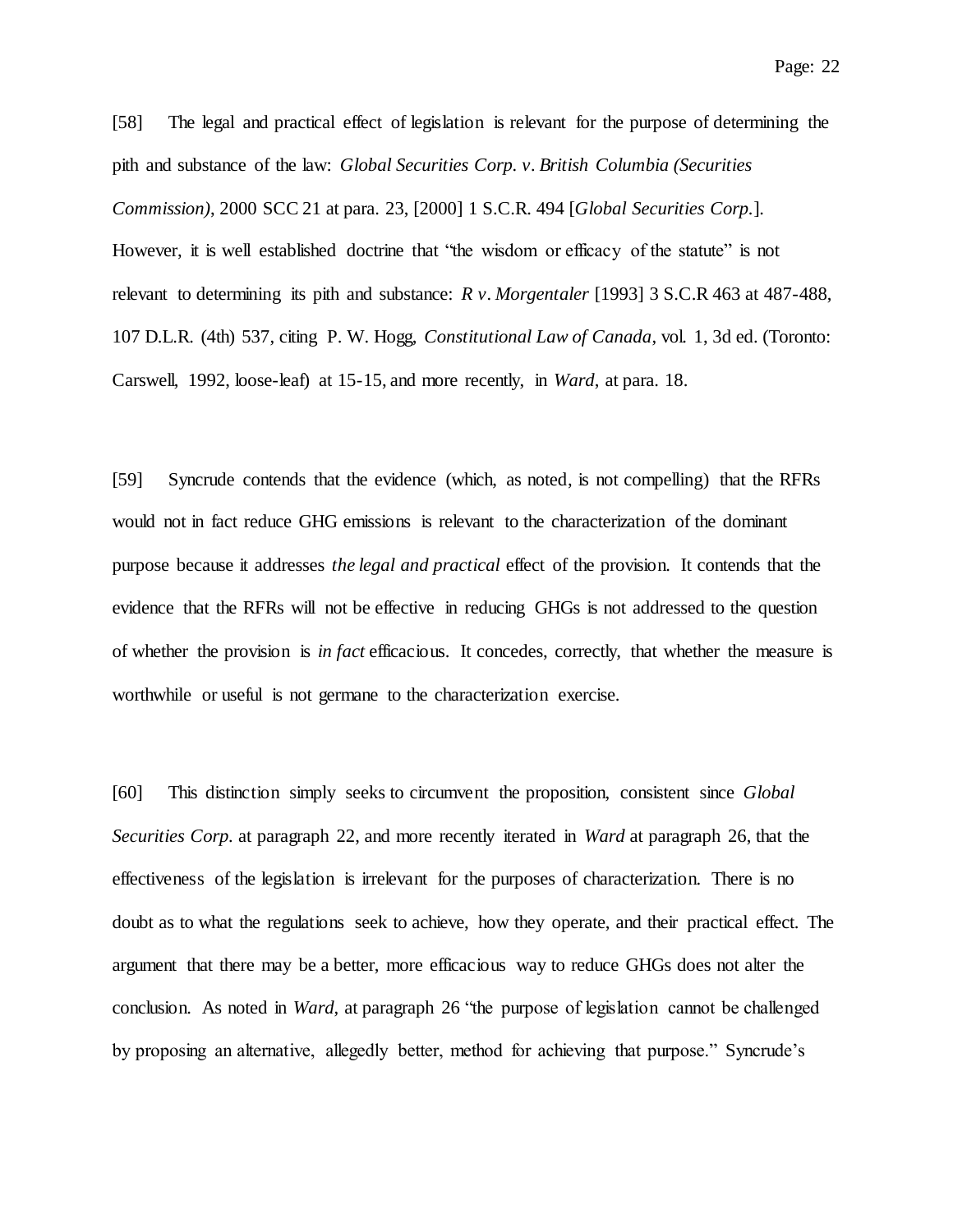argument that, because the RFRs are ineffective, an assertion which fails on the evidence, the dominant purpose must have been to establish a local market, fails.

### **F.** *The regulation is not an economic measure*

[61] As noted, Syncrude contends that the dominant purpose of the RFRs was to create a market in renewable fuels. The RIAS reveals careful consideration of the refining industry, transportation to the consumer, and the effect of subsection 5(2) on agriculture. There is also evidence that the creation of long-term demand for renewable fuels was an integral part of the strategy to reduce GHGs.

[62] It must be recalled that it is uncontroverted that GHGs are harmful to both health and the environment and as such, constitute an evil that justifies the exercise of the criminal law power. Syncrude concedes that GHGs are air pollution within the definition of CEPA. Nevertheless, Syncrude urges that subsection 5(2) is *ultra vires* because the government foresaw and hoped for the development of a market whereby more renewable fuels would be available for consumption, replacing the consumption of fossil fuels which produce the GHGs. It also contends that the RFRs do not in fact, achieve the goal of reducing air pollution, indeed, it says that the renewable fuel requirement would lead to a net increase in GHGs, arising from the GHG emissions associated with the planting, harvesting, transportation and refining of bio-fuel crops.

[63] The Attorney General does not contest that Canada foresaw that the RFRs would have favourable economic consequences and that there would be market responses in agriculture to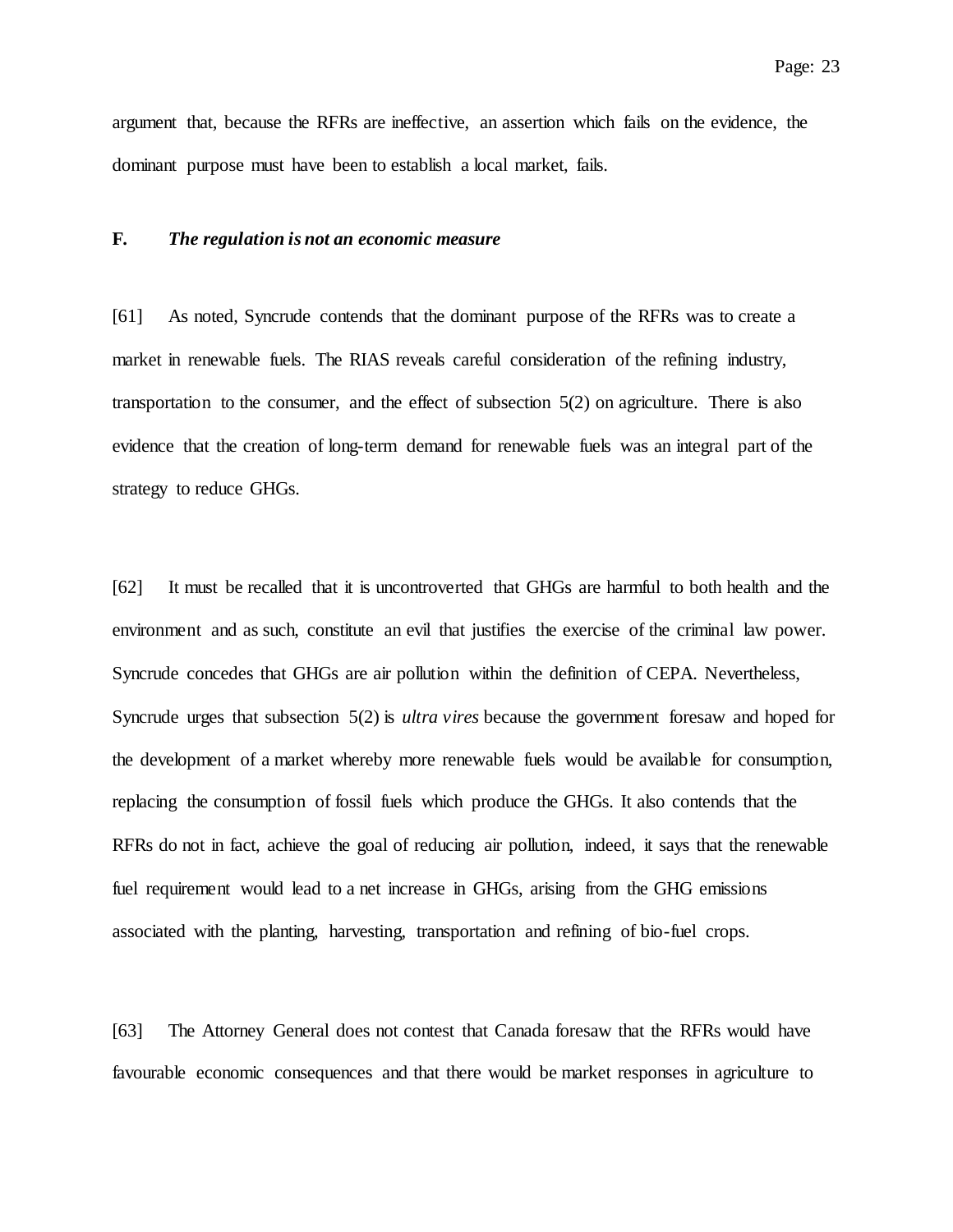Page: 24

the increased demand for renewable fuel. The impact on various sectors of agriculture was negligible: *Canada Gazette, Part II*, Vol. 144, No. 18, (September 1, 2010), pp. 1708-1710). The overall cost of the RFRs would be borne by consumers, at an estimated cost of  $1¢$  per litre, and would be lost in day to day fluctuation of fuel prices: pp. 1746-1717. These effects were considered to be minimal.

[64] However, these consequential effects cannot be considered in isolation. The reason the government hoped for the development of a renewable fuels market in Canada was because the availability of renewable fuels would lead to a long-term reduction of GHGs. The judge concluded that "these economic effects are part of a four-pronged Renewable Fuels Strategy" (emphasis in original).

[65] Insofar as the effect on agriculture was concerned, the Minister of the Environment noted that the reason why the government hoped for the emergence of a renewable fuels market was "to provide the maximum opportunity for emissions reductions." When asked whether the RFRs would cause a net benefit for the environment, the Minister replied: "Yes. And that is why we brought these three components together. We can't do this framework without the three components of energy, environment and agriculture."

[66] The environment and economy are intimately connected. Indeed, it is practically impossible to disassociate the two. This point was well-made in *Friends of Oldman River Society v Canada (Ministry of Transport)*, [1992] 1 S.C.R. 3, 88 D.L.R. (4th) 1 where the Court said "it defies reason to assert that Parliament is constitutionally barred from weighing the broad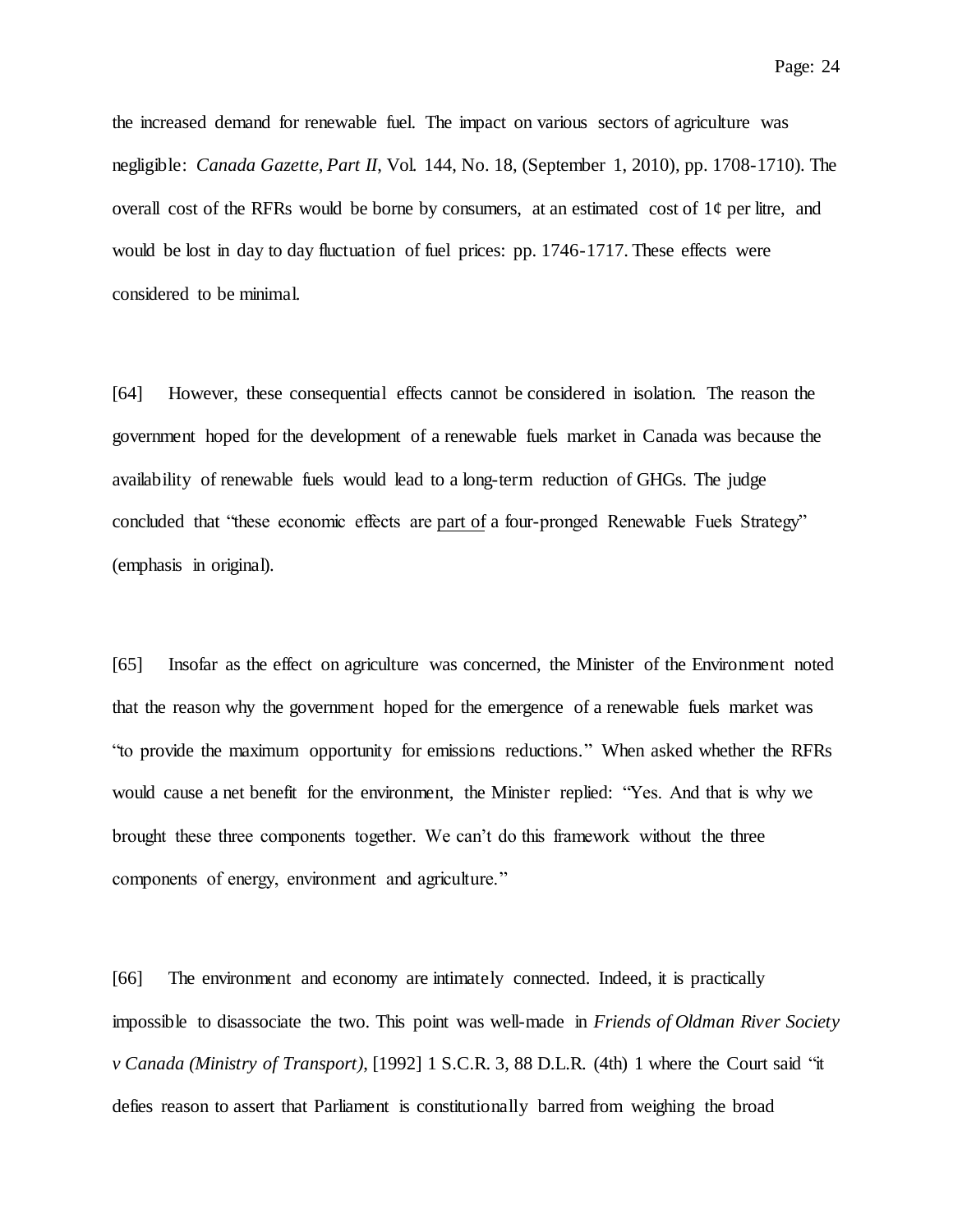environmental repercussions, including socio-economic concerns, when legislating with respect to decisions of this nature."

[67] The existence of the economic incentives and government investments, while relevant to the characterization exercise, do not detract from the dominant purpose of what the RFRs do and why they do it. The inquiry does not end with proof of an incentive or market subsidy. Consistent with *Ward*, one must inquire as to the purpose and effect. For example, regulations under the *Firearms Act*, S.C. 1995, c. 39 could call for new, enhanced locking mechanisms. The fact that capital investments are made to assist the lock industry to transition to the new requirements would not detract from the dominate purpose being addressed to "peace, order, security, morality, health or some other purpose" (*AHR* at para. 43). Here, the RIAS (*Canada Gazette, Part I*, Vol. 145, No. 15, (July 20, 2011), p. 699) states the purpose of collateral investments in infrastructure costs related to the production of renewable fuels was "to generate greater environmental benefits in terms of GHG emission reductions."

[68] The evidence demonstrates that part of the objective of the RFRs was to encourage nextgeneration renewable fuels production and to create opportunities for farmers in renewable fuels. However, the evidence also demonstrates that a market demand and a market supply for renewable fuels and advanced renewable fuels technologies had to be created to achieve the overall goal of greater GHG emissions reduction.

[69] The criminal law power is not negated simply because Parliament hoped that the underlying sanction would encourage the consumption of renewable fuel and spur a demand for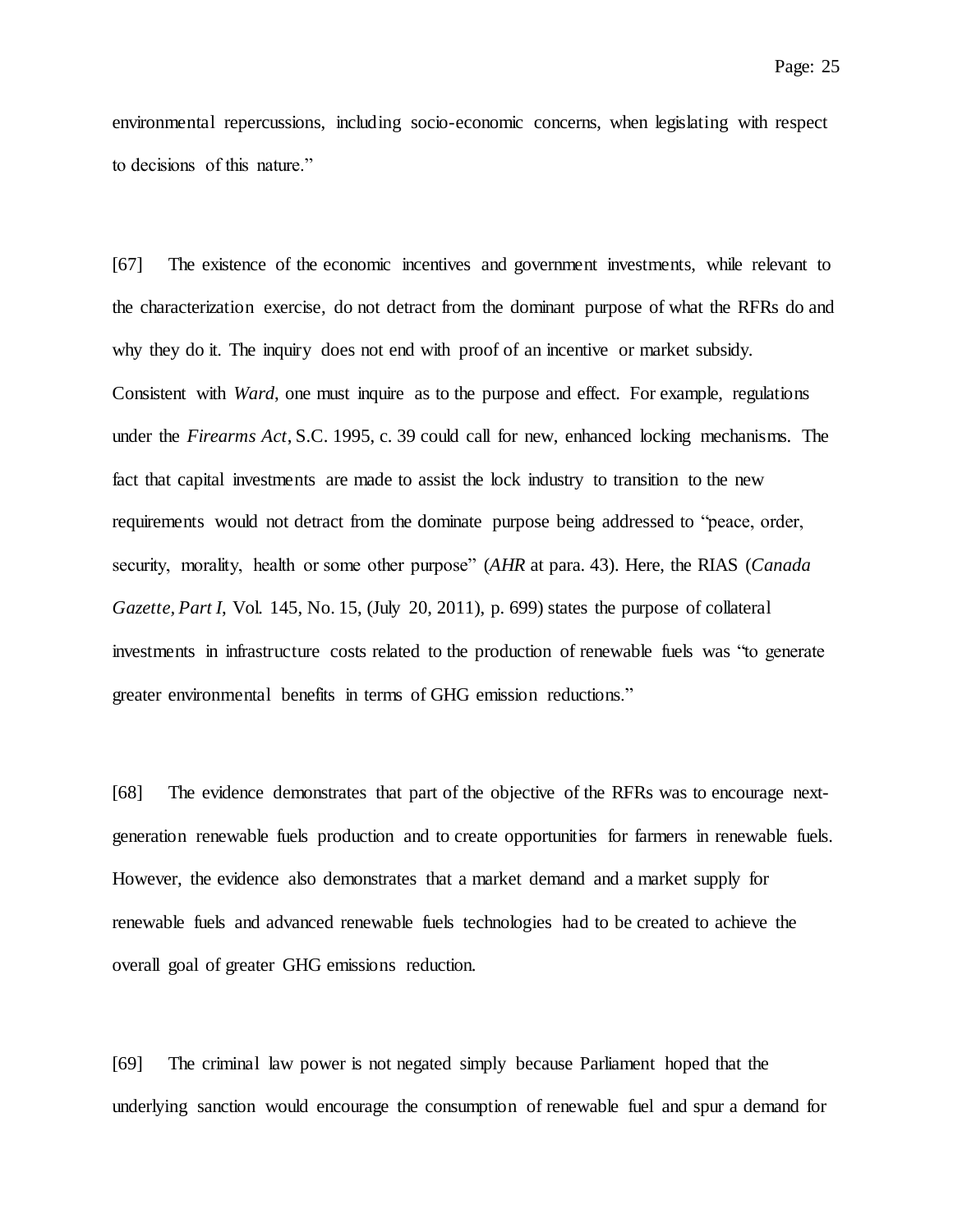fuels that did not produce GHGs. All criminal law seeks to deter or modify behaviour, and it remains a valid use of the power if Parliament foresees behavioural responses, either in persons or in the economy.

[70] To close on this point, the consequential shifts in agriculture and the market for fuel arising from the renewable fuel requirement is not inconsistent with the dominant purpose of subsection 5(2) being the reduction of GHGs, with their uncontroverted costs to the health of the human and natural environment; rather, it reinforces the dominant purpose.

# **G.** *The absence of an absolute prohibition*

[71] Syncrude also argues that the RFRs cannot be a valid exercise of the criminal law power given certain exemptions in the RFR regime, and that in imposing a 2% renewable fuel requirement, they do not ban outright the presence of GHGs in fuel.

[72] I note at the outset that this appears to be, in essence, an allegation that the "prohibition" requirement for a valid exercise of the criminal law power is unmet, not the "criminal law purpose" requirement. This gives me pause because, before the Federal Court, Syncrude conceded the presence of a prohibition. This is of no consequence, however, as constitutionality, as a matter of law, cannot be conceded. In any event, the judge found that the absence of a total prohibition on the use of non-renewable fuels (and the absence of a total prohibition on a given supplier using more than 98% non-renewable fuels at a given time) did not preclude subsection 5(2) from being a valid exercise of Parliament's criminal law power.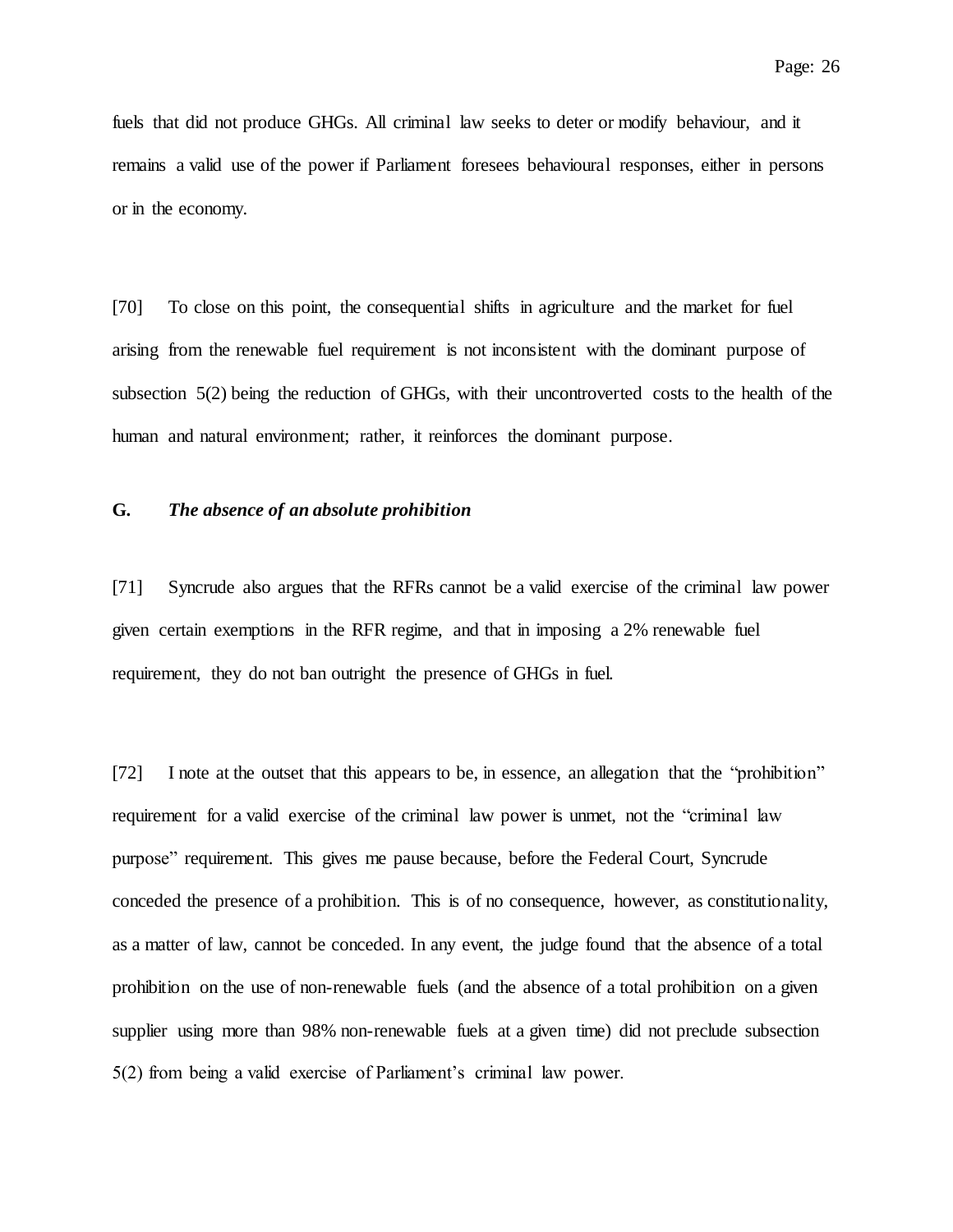[73] A prohibition need not be total, and it can admit exceptions: *Firearms Reference* at para. 39 and *RJR-MacDonald Inc. v. Canada (Attorney General*,*)* [1995] 3 S.C.R. 199 at paras. 52-57, 127 D.L.R. (4th) 1 [*RJR-MacDonald*]. Indeed, environmental regulations often set limits, or concentrations of listed substances; so too do regulations of the food industry. Recall that in *Hydro- Québec* the majority observed, at paragraph 150, that regulations imposing requirements prescribing *the manner and condition of release or the source of release* of substances listed in Schedule 1 to CEPA into the environment were a valid use of the criminal law power. Recall as well that paragraph  $140(1)(a)$  of CEPA authorizes regulations respecting "the concentration or quantities of an element, component or additive in fuel."

[74] Syncrude points to the fact that the regulation is, in some circumstances, suspended during the winter due to technical challenges in blending traditional and renewable fuels. There are two answers to this, one legal, the other pragmatic. It may be that a criminal law requires exceptions in circumstances where a total prohibition would either be unjust or contrary to other interests which Parliament is charged with safeguarding. Many uncontroversial exercises of the criminal law establish a regime whereby, if certain measures or steps are taken otherwiseprohibited conduct becomes permissible. The *Food and Drugs Act*, R.S.C. 1985, c. F-27, *Controlled Drugs and Substances Act*, S.C. 1996, c. 19, and *Firearms Act*, along with many others and their attendant regulations, require licenses in order to possess particular substances or items. Indeed, other regulations made pursuant to CEPA, such as the *Gasoline Regulations*, SOR/90-247, sections 4 and 6, prescribe a maximum amount of a harmful substance that is allowed in fuel without prohibiting that substance completely.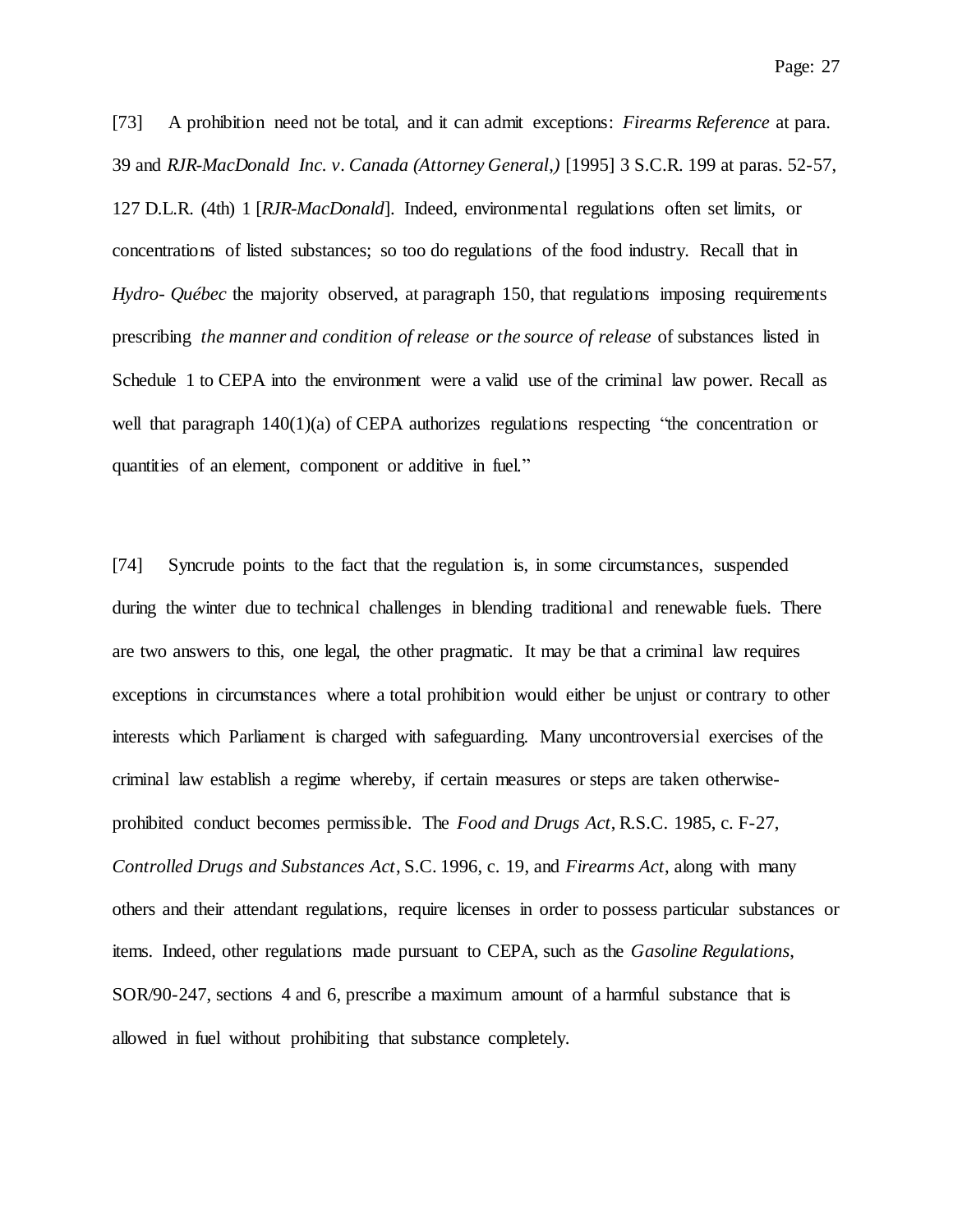[75] There is no constitutional threshold of harm that must be surpassed before the criminal law power is met, provided there is a reasonable apprehension of harm. Syncrude has no answer to the question of whether the RFRs become constitutional at a 10%, 25%, 50% or 100% renewable fuel requirement. There is no magic number. As the Supreme Court observed in *AHR* at paragraphs 55 to 56, "there is no constitutional threshold of harm."

[76] Turning to the pragmatic answer; if the winter exemption is engaged, the RFRs require a greater than 2% utilization during the summer months. The regulatory obligation is met by purchasing compliance units from another user. On a national basis, the net effect is the same.

[77] To conclude, Syncrude's argument that the regulation is invalid because it is not a blanket prohibition has no doctrinal support. Further, Syncrude concedes that other regulations, such as those limiting concentration of lead and sulphur in fuel are valid: *Sulphur in Diesel Fuel Regulations*, SOR/2002-254. Nothing distinguishes the prohibition of a certain amount of sulphur or lead in fuel from a positive requirement of a certain amount of renewable fuel in fuels. Both seek to prevent the emission of toxic substances, whether sulphur dioxide or GHGs, and both are addressed to the reduction of air pollution.

#### **H.** *Intrusion into provincial jurisdiction over non-renewable natural resources*

[78] The answer to Syncrude's argument that the RFRs intrude into provincial competence over non-renewable resources lies in the structure and operation of the RFRs themselves.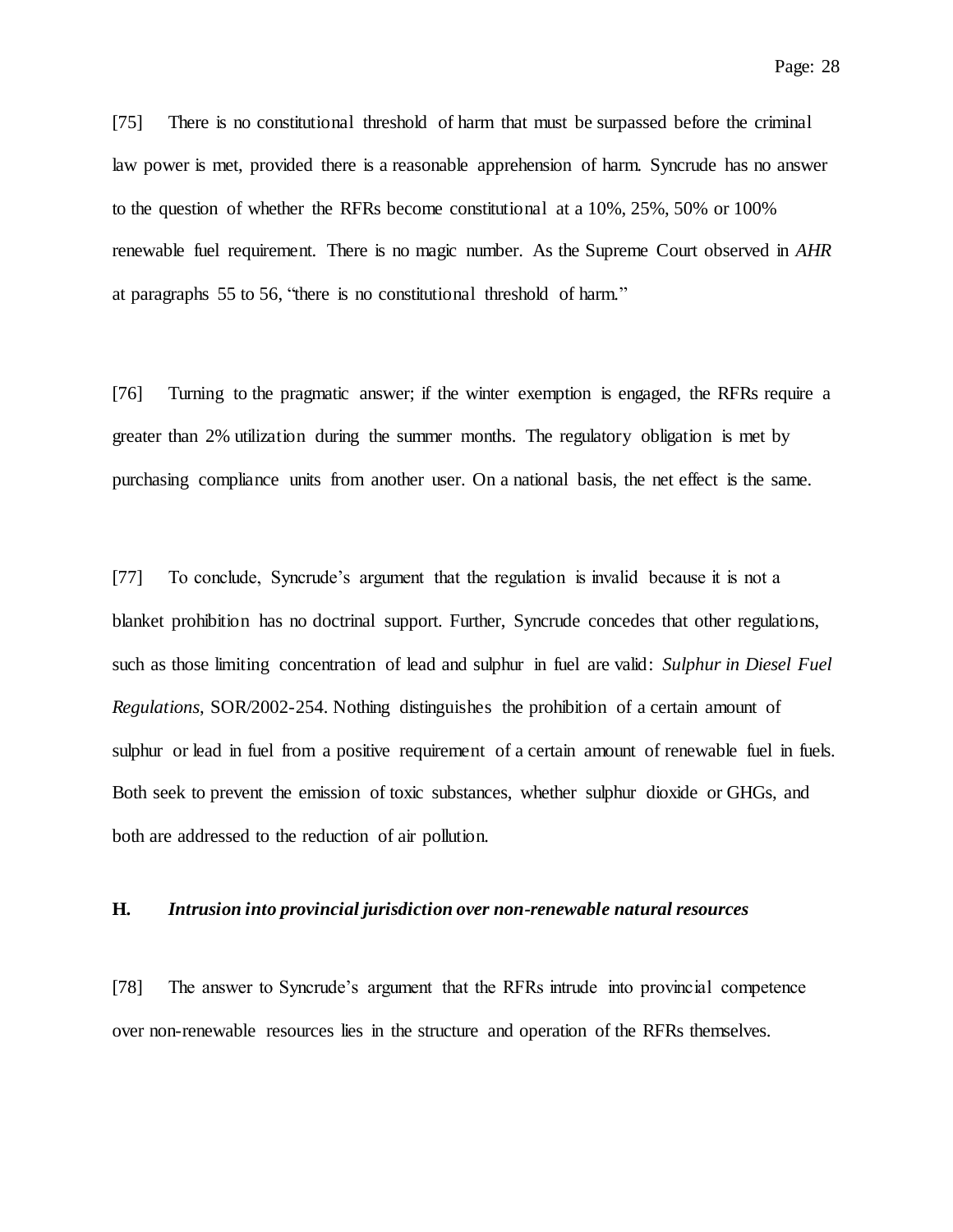Page: 29

[79] The regulatory obligation is met either by meeting the 2% requirement, or by purchasing compliance units from another producer or user who has exceeded their own obligation. Shortfalls arising from the difficulties of blending renewable fuels with fossil fuels in the winter months can be compensated for by excess utilization of renewable fuel in the summer. The RFRs are, in this sense, agnostic as to who is required to meet the target, and importantly, agnostic as to how they do it, whether by blending fuels or purchasing compliance units. The overall effect is the same on a yearly, Canada-wide, basis  $-2\%$  less fossil fuel is consumed.

[80] It must also be remembered that subsection 5(2) applies to Syncrude as a consumer of diesel fuel in its operations, not its production of synthetic crude oil. Syncrude meets the requirements of the RFRs by purchasing compliance units from another producer. The RFRs do nothing to affect the rate or timing of resource extraction, which Syncrude describes as its core business. Simply put, Syncrude stands no different than any other consumer of diesel fuel in Canada, whether a trucking company, a municipal transit authority or a contractor with a diesel fuel requirement. The RFRs are laws of general application, and not directed to the management of natural resources.

#### **I.** *The indirect means argument*

[81] Syncrude argues that the use of the RFRs to create a demand for renewable fuels which would in turn reduce GHG emissions is an indirect, and not direct, means of addressing GHGs. It says that the jurisprudence does not support the use of the criminal law power to trigger indirect economic effects to achieve the dominant purpose of protecting the environment. I have already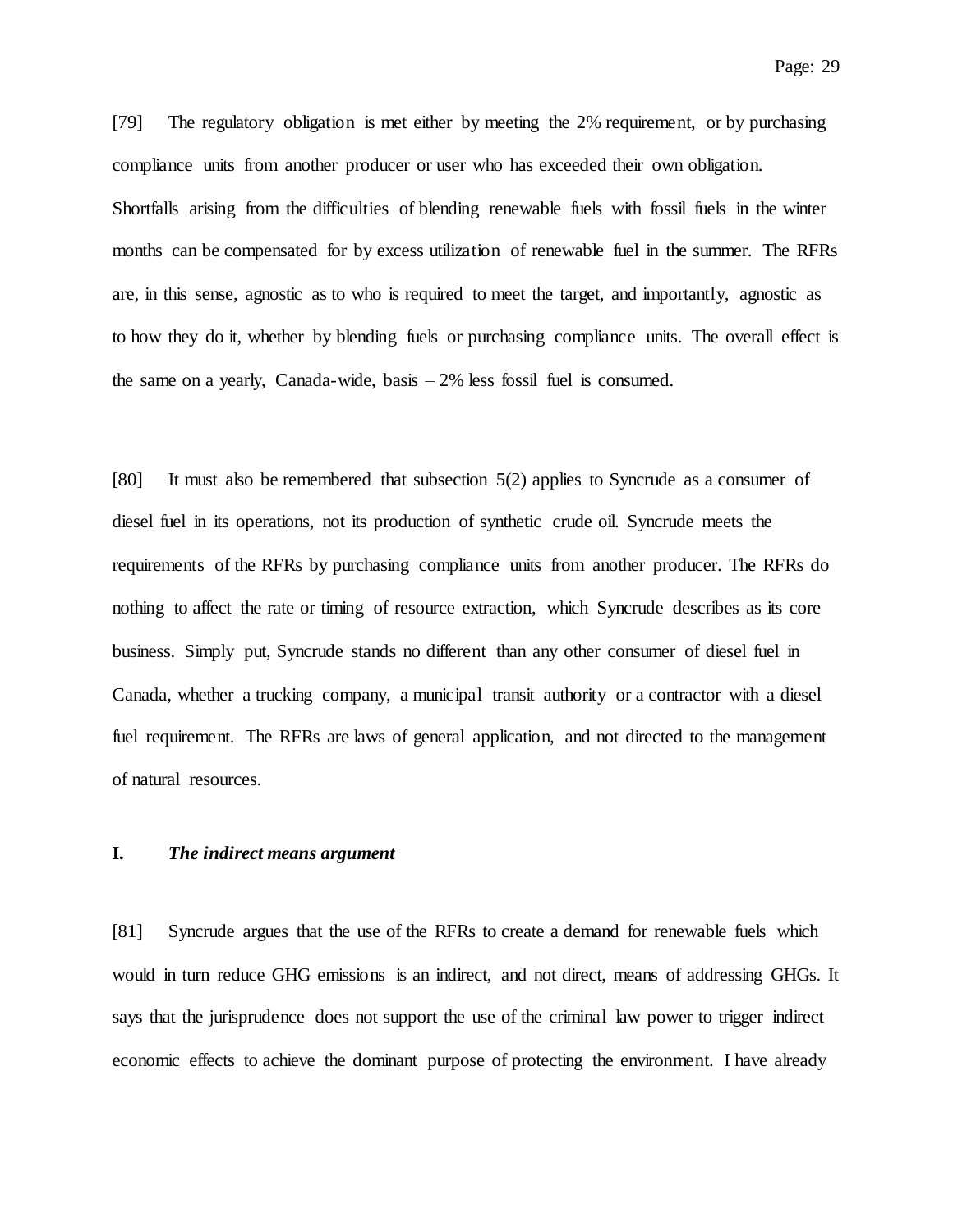found above that such creation of demand for renewables was not the dominant purpose of the RFRs. This suffices to dispose of this argument.

[82] In the alternative, however, I find that it would be a valid exercise of the criminal law power to use a prohibition to mandate a renewable component in fuel in order to indirectly achieve the consequential reduction of toxic GHGs in the atmosphere. This is precisely what section 139 authorizes. I stress that this point is not necessary to reach the conclusion that the RFRs are *intra vires* Parliament's authority; the reasons I have given above for this conclusion are independently sufficient.

[83] Syncrude is right to cite the *Margarine Reference*, as it does establish a relevant limit on Parliament's criminal law power. Specifically, Parliament cannot use the criminal law (in that case, prohibitions on the import, production, and sale of margarine) simply to create economic effects which it considers desirable. In that case, the economic effect  $-$  the protection of the dairy industry – was the end goal. However, Syncrude's argument that Parliament cannot use the criminal law power to indirectly reduce an evil has no support in the jurisprudence.

[84] The *Firearms Reference* establishes that a law need not have a direct prohibition of the evil in question. In the *Firearms Reference*, the Supreme Court confirmed, at paragraphs 39 and 40, that in exercising the criminal law power "Parliament may use indirect means to achieve its ends. A direct and total prohibition is not required." In *RJR-MacDonald*, the impugned provision prohibited tobacco advertising and promotion in order to reduce tobacco consumption and in turn reduce the negative health effects of tobacco consumption. The Court found that it was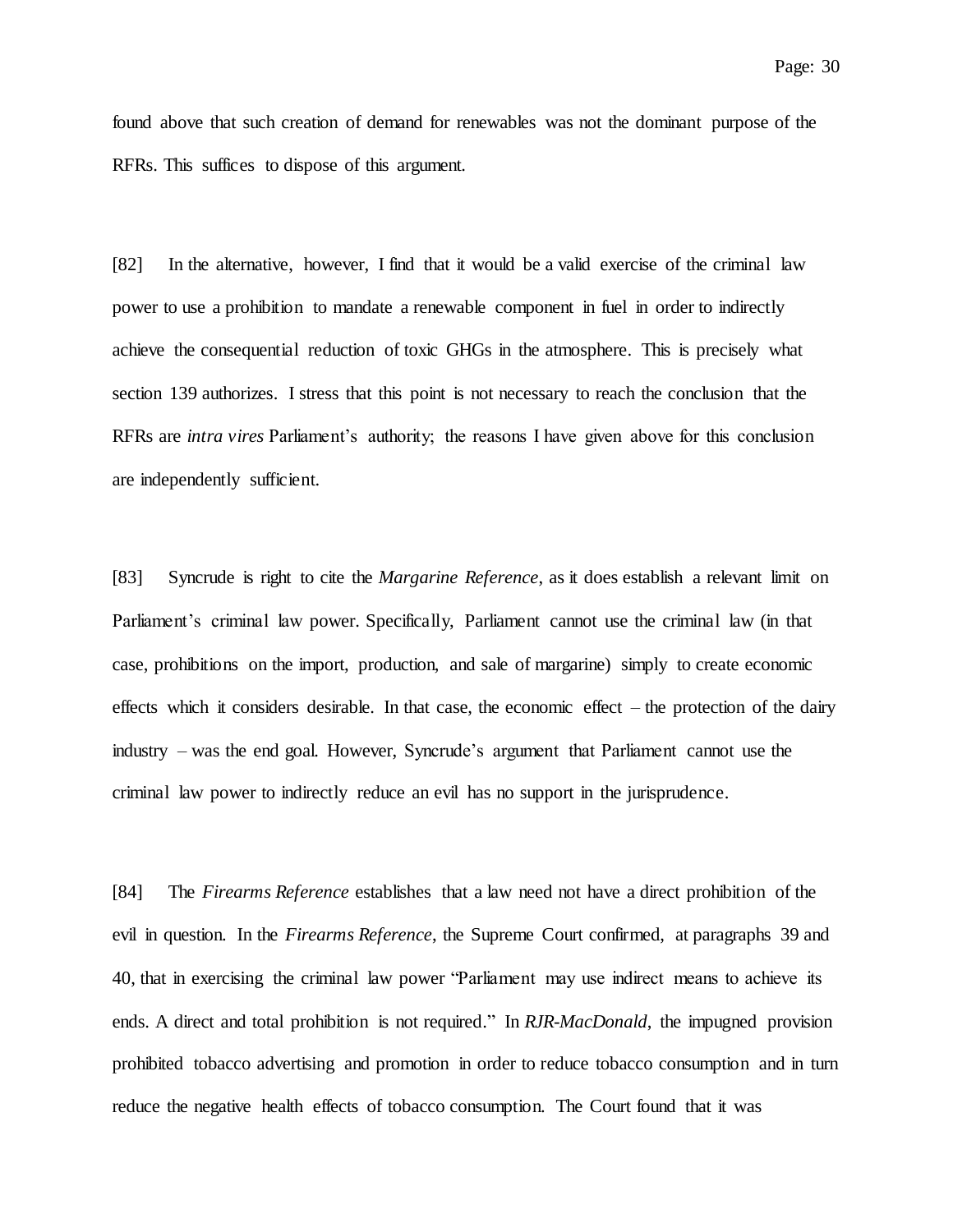permissible for Parliament to prohibit the activity that indirectly causes the evil rather than the activity that directly causes the evil.

[85] If a law provides for a prohibition backed by a penalty, with the ultimate effect that an evil is reduced, that suffices to place the law within Parliament's constitutional *vires*. The court should be neutral as to the causal mechanism by which that evil is reduced. *AHR* directs that the exercise of the criminal law power is valid if the three parts of the test are met; it does not direct the court to find an exercise of the criminal law power to be valid if the three parts of the test are met unless the way in which that evil is reduced is of a prescribed type. There is no jurisprudential basis for adjoining this additional element to that test. Indeed, *RJR-MacDonald* expressly affirms that the emphasis must not be on Parliament's method of achieving an otherwise-valid criminal law purpose, no matter how "circuitous" a path Parliament takes to reach its goal.

[86] I am reassured in this conclusion by the fact that other exercises of the criminal law power involve a prohibition that changes economic conditions so as to reduce an evil. Consider for instance, section 355.2 of the *Criminal Code*, R.S.C. 1985, c C-46, which prohibits trafficking in property that was obtained via crime. The evil at which section 355.2 is aimed is the commission of the underlying crime, and the mechanism by which it reduces that evil is economic. In prohibiting the downstream trade in property and profit obtained via crime, it creates economic conditions that are less conducive to committing the underlying criminal conduct.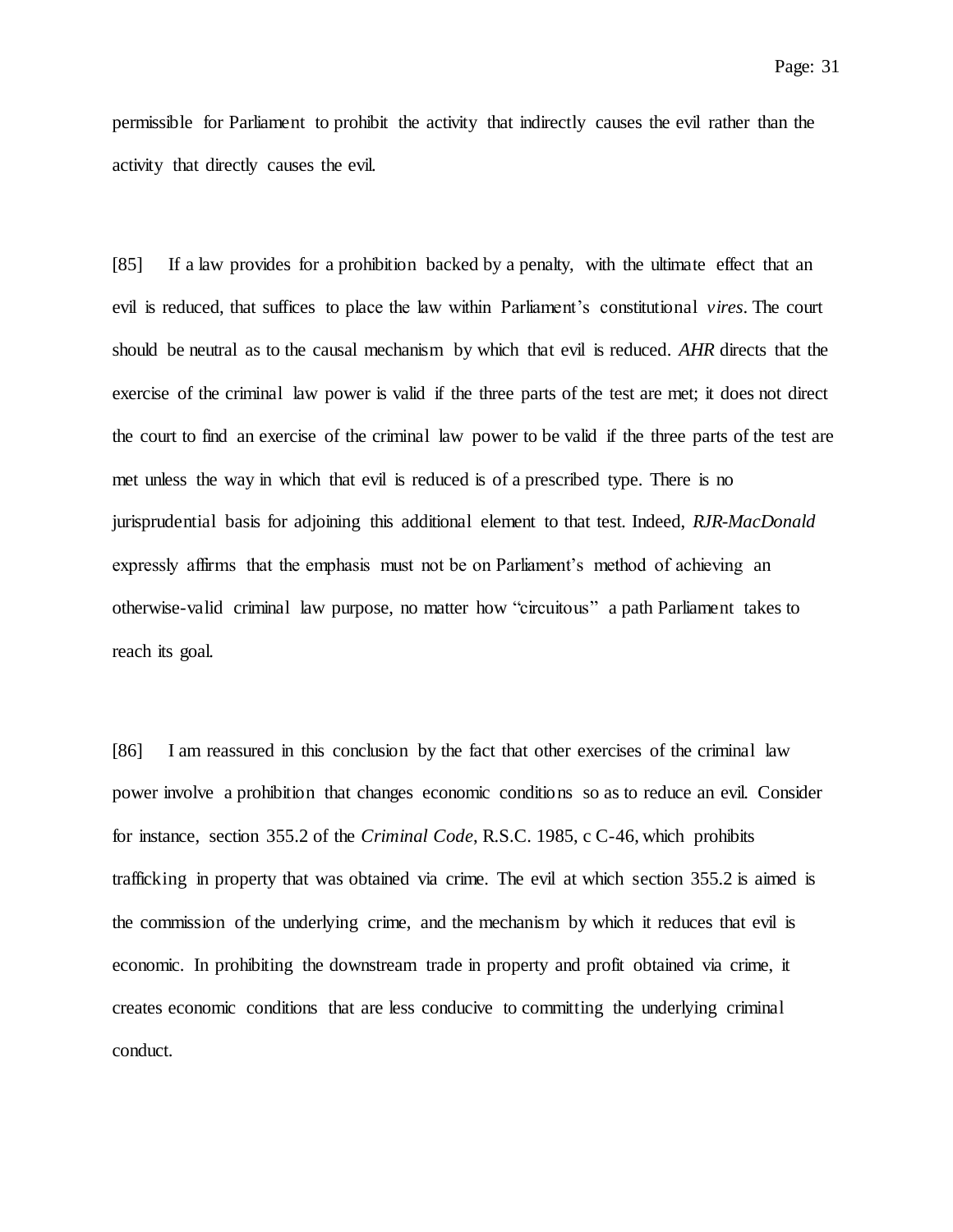# **J.** *The colourability argument*

[87] Syncrude suggests that the RFRs are ineffective at combating climate change and must, by logical inference, be a colourable attempt to create a market for renewable fuels or to regulate provincially controlled natural resources.

[88] Colourability is not lightly inferred, nor is it a backdoor to a reconsideration of the wisdom or efficacy of the law. In *Quebec v. Canada* at paragraph 31, the Court affirmed that colourability "simply means that 'form is not controlling in the determination of essential character'."

[89] The Supreme Court of Canada in *Hydro-Québec* made it clear that colourability requires Parliament's declared valid purpose to be a mere pretence for incursion into provincial jurisdiction. This is a high standard. Again, as in the case of characterization of the dominant purpose, Syncrude points to the evidence which it submits demonstrates that the government knew that renewable fuels do not in fact have lower life cycle GHG emissions. Syncrude also submits that the government understood that the RFRs would spur the development of a domestic market for renewable fuels, create collateral economic incentives to agriculture and industry to assist in the transition to planting and refining of biofuels, and have other positive effects on some sectors of agriculture. This, Syncrude submits, establishes that the primary purpose must have been to intrude into provincial responsibilities to create a market for Canadian renewable fuels.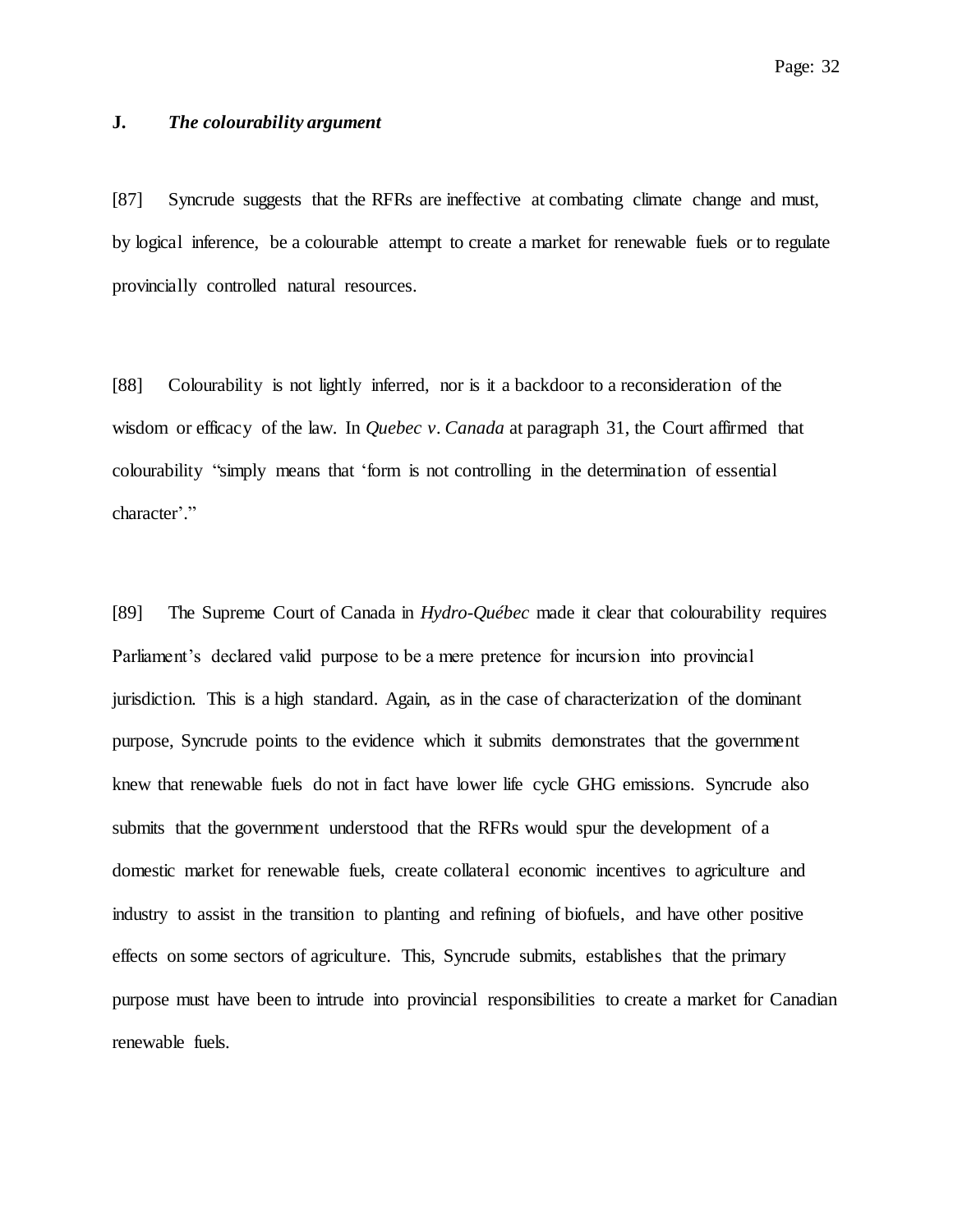Page: 33

[90] Here, however, the evidence supports the opposite conclusion. When the references in the evidence to the creation of a domestic market for renewable fuels is considered in its context, including the evidence that the purpose of subsection  $5(2)$  in particular, was to make a significant contribution to the prevention and reduction in air pollution through a reduction of GHGs as well as the evidence that anticipated the market related consequences and goals were part of the strategy to reduce GHG emissions of fossil fuels, the colourability argument fails.

[91] Indeed, this observation highlights the degree to which the valid use of the criminal law power to protect the environment may have consequential economic effects. It would be extremely easy for Parliament to use the criminal law to protect the environment if Parliament had no concern for the economy; it could simply ban the consumption of fossil fuels. The challenge lies in protecting the environment while avoiding or compensating for negative economic side effects. In some cases, crafting the regime so as to mitigate the economic side effects may be the majority of the work. The fact that managing economic effects plays a role, even a large role, in a given law does not mean that the law is a colourable attempt to pursue an unconstitutional objective.

[92] Syncrude points to the concomitant capital incentives and subsidies to agriculture and industry to promote the renewable fuels industry as evidence that the RFRs were a colourable attempt to intrude into areas of provincial legislative competence. However, the analysis must go further, and inquiry must be made as to the reason and purpose which underlies these measures. When this is done, it is clear that their objective was to facilitate access to renewable fuels and spur the development of new technologies which would "generate greater environmental benefits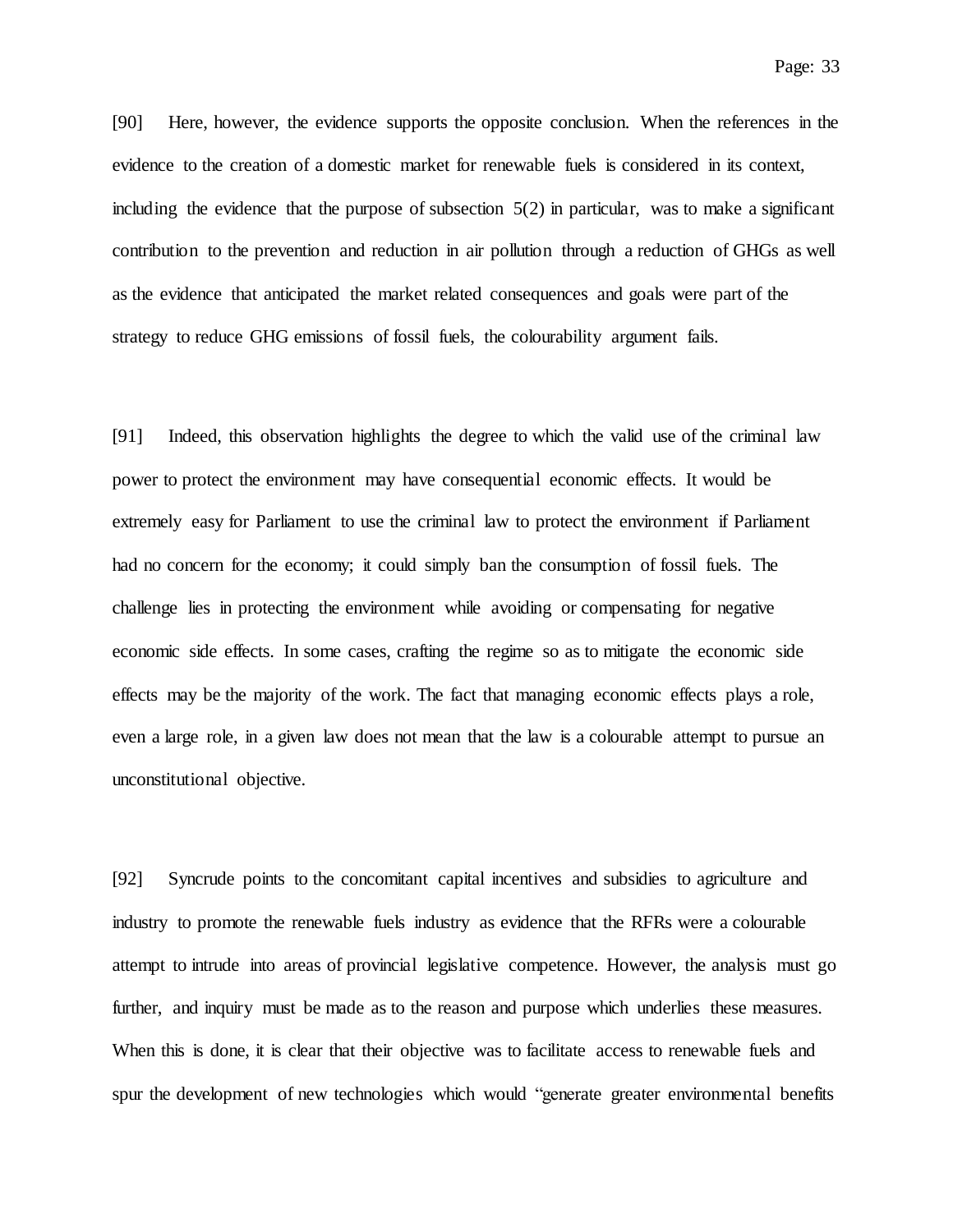in terms of GHG emissions reduction": *Canada Gazette*, Part I, Vol. 145, No. 15, (July 20, 2011), p. 699. As the judge observed, the creation of a demand for renewable fuels was a necessary part of the overall strategy to reduce GHG emissions, but it was not the dominant purpose.

[93] These consequential market responses do not detract from the dominant purpose. The RFRs were designed to combat the deleterious effect of GHGs on the atmosphere by mandating that a type of fuel that was foreseeably less GHG-emitting be used in at least 2% of the fuel supply. The evidence points overwhelmingly to the fact that the RFRs were in pith and substance directed to the reduction of air pollution by reducing GHG emissions from the use of fossil fuels.

# **K.** *Ancillary powers*

[94] In light of these reasons, and the determination that subsection 5(2) of the RFRs is within federal legislative competence, it is not necessary to consider whether the ancillary powers doctrine would save the impugned provision. However, even if the law were *ultra vires*, I conclude that it would be saved by the ancillary powers doctrine, substantially for the reasons given by the judge at paragraphs 87 to 97 of the Reasons.

# **L.** *Statutory validity*

[95] As noted, Syncrude contends that the Governor in Council failed to form the opinion in subsection 140(2) that the regulation "could make a significant contribution to the prevention of,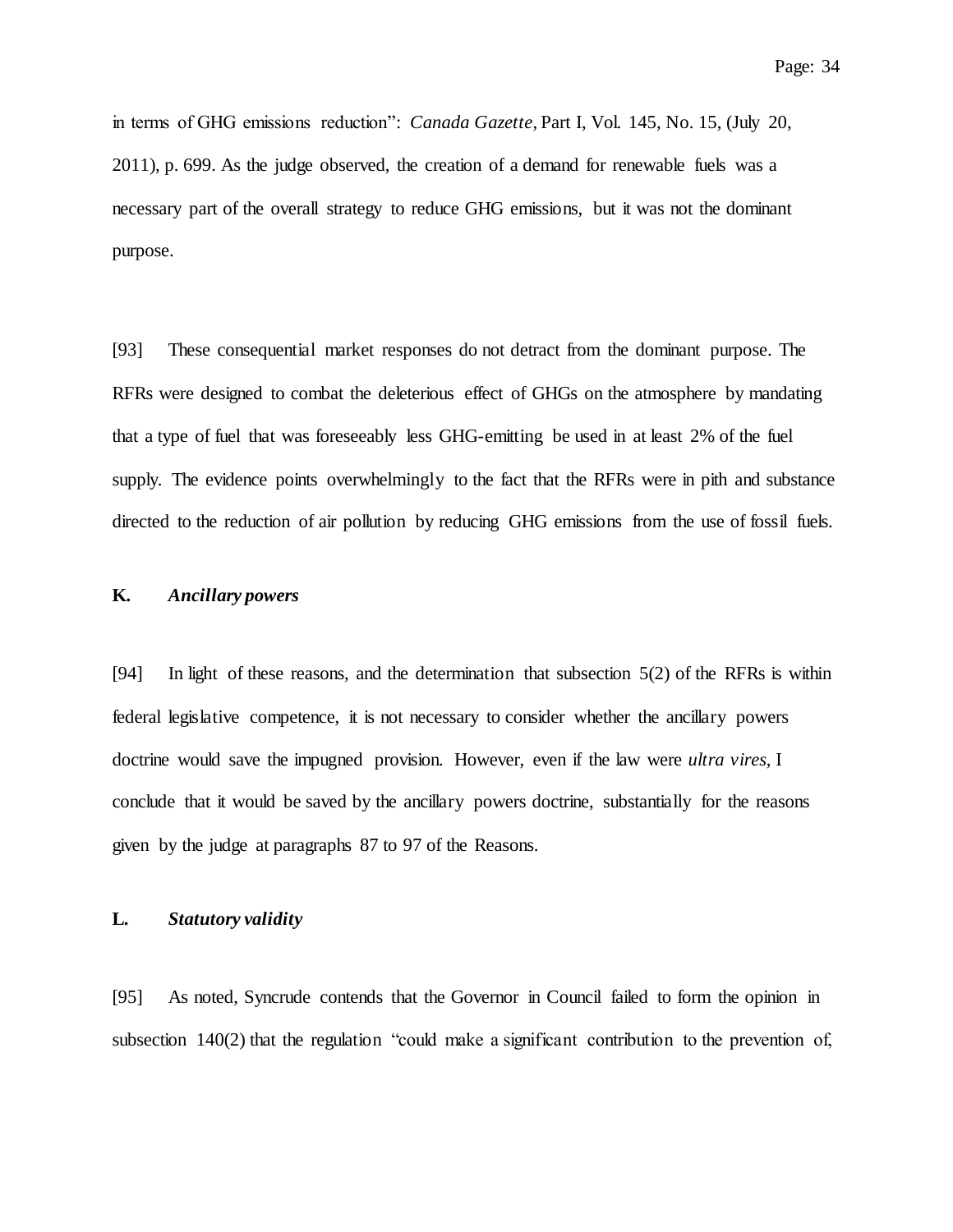or reduction in, air pollution," which is a condition precedent to the promulgation of valid regulations.

[96] Substantively, the burden rests with Syncrude to show that the RFRs are inconsistent with the enabling statute. In this regard, the court does not inquire into the policy merits of the RFRs, or whether a regulation is "necessary, wise or effective in practice": *Katz* at para. 28.

[97] Syncrude's administrative law argument amounts to the following: CEPA subsection 140(2) requires the Governor in Council to be of the opinion that a regulation will reduce air pollution before making that regulation under subsection 140(1). The RFRs do not in fact reduce air pollution. Therefore, the Governor in Council could not have been of the opinion that they do, because that opinion would have been incorrect, capricious, or otherwise made for improper or extraneous objectives beyond those of the statute.

[98] The error inherent in this chain of reasoning is obvious. Subsection 140(2) does not require absolute scientific certainty, if such a state exists. What is required is an opinion, which may not be shared by all, that the regulation could reduce air pollution. There was ample evidence before the Governor in Council, set forth in the RIAS, supporting that opinion.

[99] In support of its argument, Syncrude points to evidence in the record to the effect that because of changes in land use patterns, there will be no net reduction in GHG emissions, and that there will be an increase in air pollution which will result in deleterious impacts on the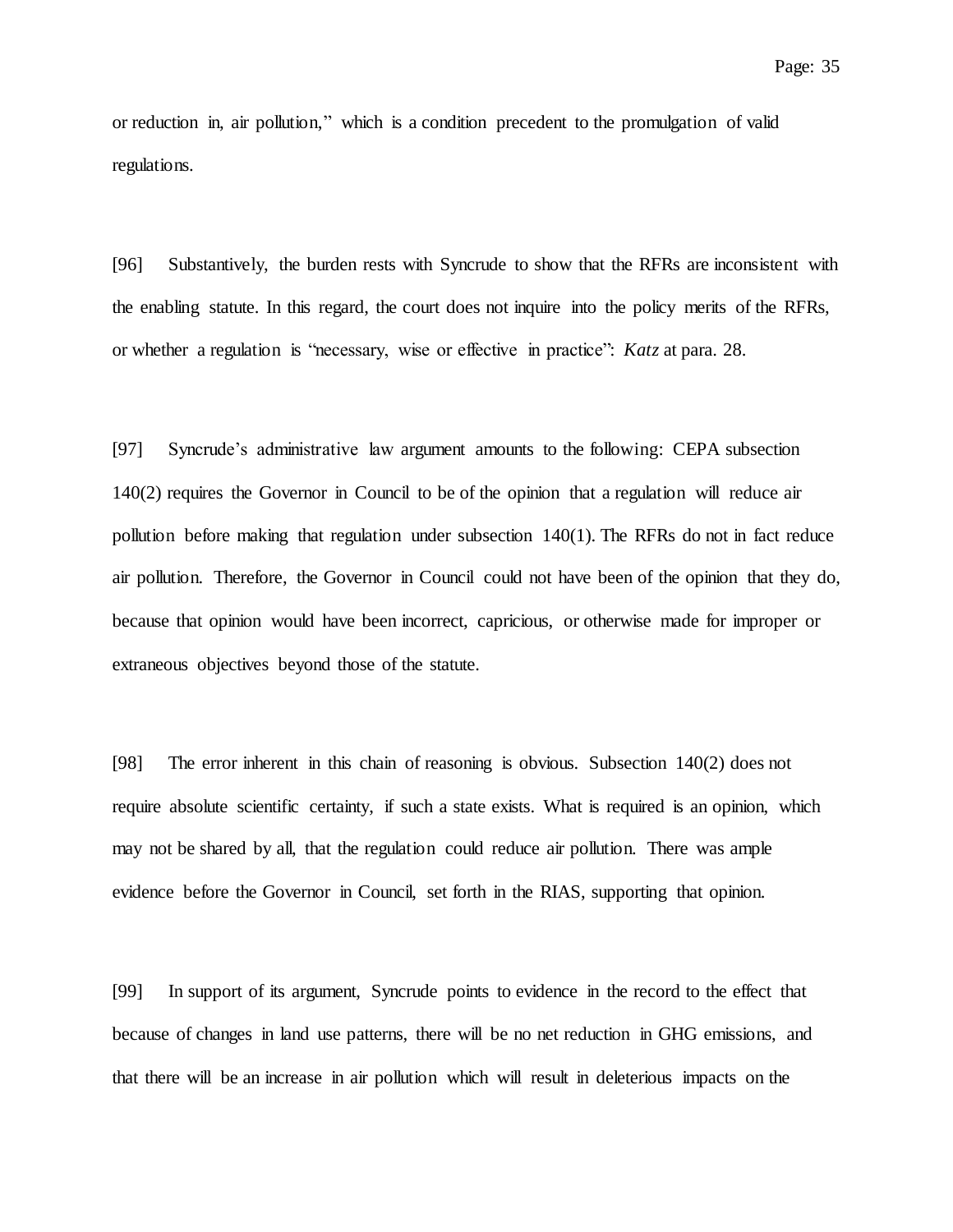environment. However, it is clear from the evidence that the Governor in Council considered this issue, noting that in Canada there would be no change in land use patterns. The 2010 RIAS specifically addresses Syncrude's point, noting that the RFRs "are not expected to result in any changes in land use": *Canada Gazette, Part II*, Vol. 144, No. 18, (September 1, 2010), p. 1709. The evidence falls short of establishing that the biofuel requirement is irrelevant, extraneous, or completely unrelated to the statutory purpose of section 140 and the CEPA.

[100] In essence, Syncrude invites the Court to second guess the Governor in Council's opinion, an invitation that this Court should decline. Even if there was a solid evidentiary foundation establishing a different scientific opinion on the net contribution of the RFRs to the reduction of GHGs, it would not detract from the Governor in Council forming a different opinion on admittedly different evidence.

#### **VII. Conclusion**

[101] I find that subsection 5(2) of the RFRs is *intra vires* both the *Constitution Act 1867* and CEPA and I would dismiss the appeal with costs.

> "Donald J. Rennie" J.A.

"I agree

C. Michael Ryer J.A."

"I agree

Richard Boivin J.A."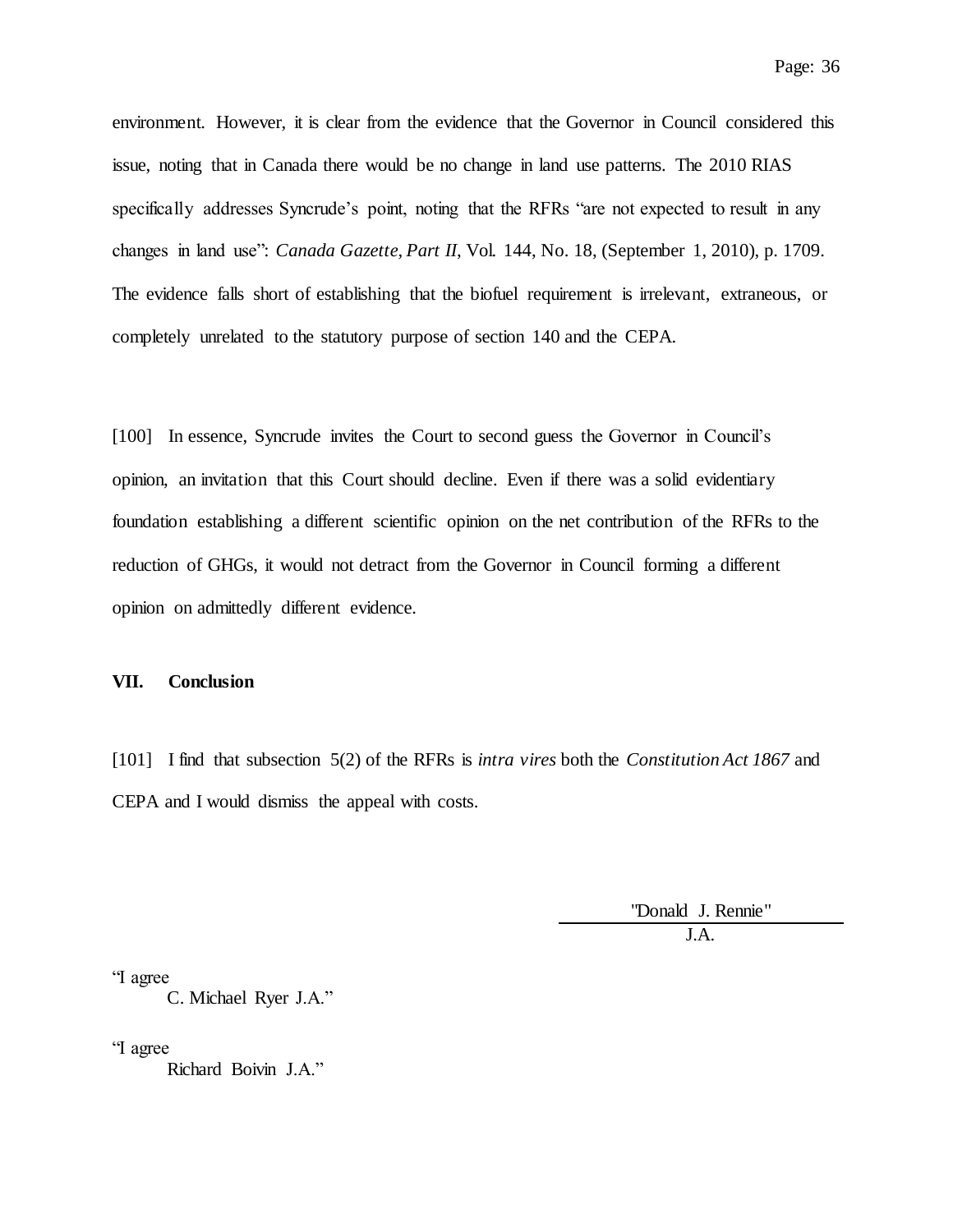# **ANNEX A**

*Canadian Environmental Protection Act***, 1999, SC 1999, c33**

### **General Requirements for Fuels Réglementation des combustibles**

139 (1) No person shall produce, import or sell a fuel that does not meet the prescribed requirements.

# **Regulations Règlements**

140 (1) The Governor in Council may, on the recommendation of the Minister, make regulations for carrying out the purposes of section 139 and may make regulations respecting

(a) the concentrations or quantities of an element, component or additive in a fuel;

(b) the physical or chemical properties of a fuel;

# *Loi canadienne sur la protection de l'environnement* **(1999) (L.C. 1999, ch. 33)**

# **Prohibition Interdiction**

139 (1) Il est interdit de produire, d'importer ou de vendre un combustible non conforme aux normes réglementaires.

140 (1) Sur recommandation du ministre, le gouverneur en conseil peut prendre tout règlement d'application de l'article 139 et, par règlement, régir:

a) la quantité ou la concentration de tout élément, composant ou additif dans un combustible;

b) les propriétés physiques ou chimiques du combustible;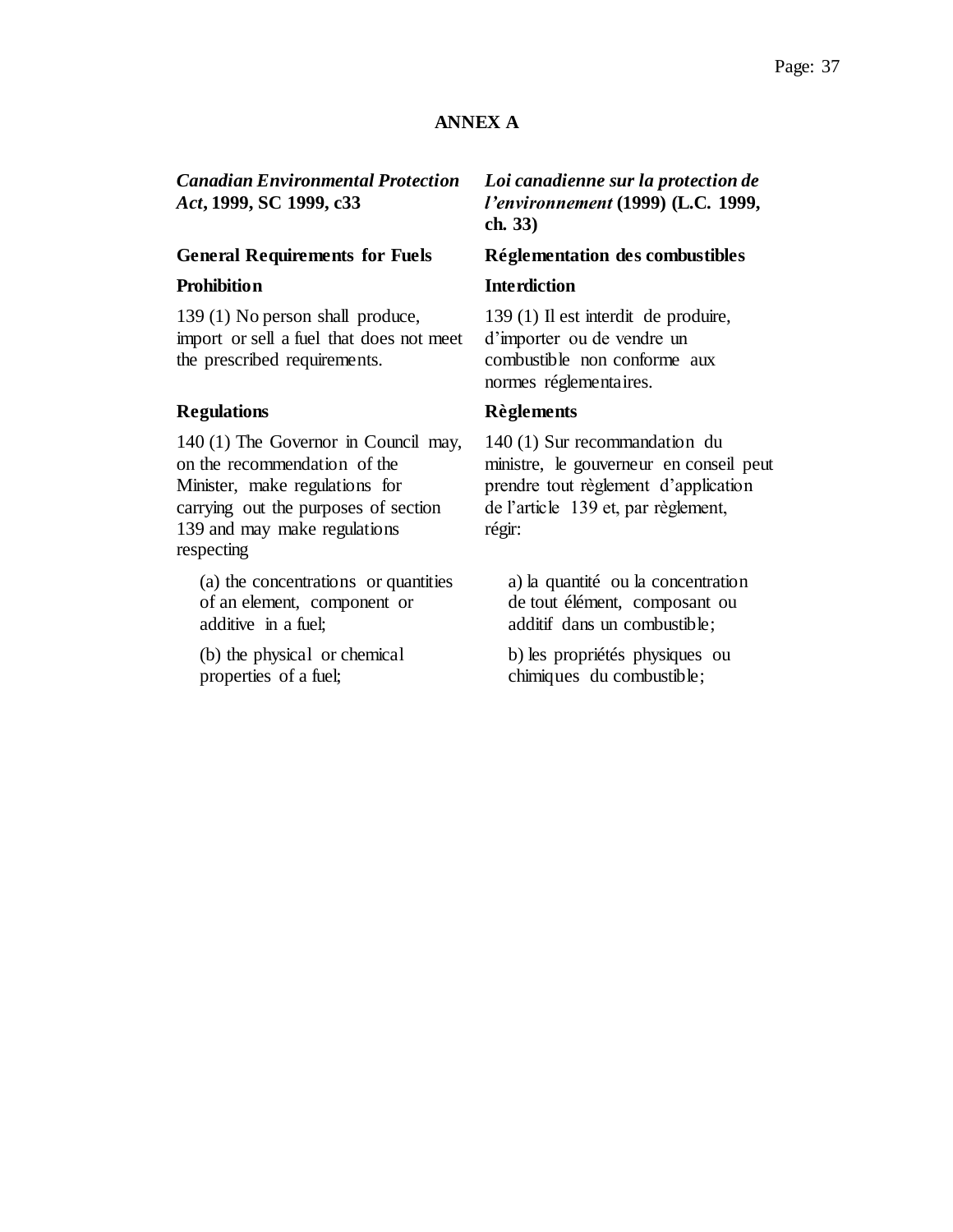# **ANNEX B**

# *Renewable Fuels Regulations* **(SOR/2010-189)**

5 (2) For the purpose of section 139 of the Act, the quantity of renewable fuel, expressed as a volume in litres, calculated in accordance with subsection 8(2), must be at least 2% of the volume, expressed in litres, of a primary supplier's distillate pool for each distillate compliance period.

### **Representing renewable fuel Correspondance — carburant**

7 (1) Compliance units, which represent litres of renewable fuel, created under Part 2 are used to establish compliance with section 5.

# **Blending in Canada — distillate compliance units**

13 (2) Subject to subsection (3), a single distillate compliance unit is created for each litre of renewable fuel on its blending in Canada with a batch of diesel fuel or heating distillate oil.

### **Importation — distillate compliance units**

14 (2) Subject to subsection (3), a single distillate compliance unit is created for each litre of renewable fuel that is contained in a batch of diesel fuel, or heating distillate oil, on its importation into Canada.

# *Règlement sur les carburants renouvelables* **(DORS/2010-189)**

# **Distillate pool Stocks de distillat**

5 (2) Pour l'application de l'article 139 de la Loi, la quantité de carburant renouvelable, correspondant à un volume exprimé en litres et calculée conformément au paragraphe 8(2), ne peut être inférieure à 2 % du volume, exprimé en litres, des stocks de distillat du fournisseur principal au cours de chaque période de conformité visant le distillat.

# **renouvelable**

7 (1) Les unités de conformité créées au titre de la partie 2 correspondent à des litres de carburant renouvelable et servent à établir la conformité avec l'article 5.

# **Mélange au Canada — unité visant le distillat**

13 (2) Sous réserve du paragraphe (3), une unité de conformité visant le distillat est créée pour chaque litre de carburant renouvelable au moment où il est mélangé, au Canada, à un lot de carburant diesel ou de mazout de chauffage.

# **Importation — unité visant le distillat**

14 (2) Sous réserve du paragraphe (3), une unité de conformité visant le distillat est créée pour chaque litre de carburant renouvelable que contient un lot de carburant diesel ou de mazout de chauffage au moment de son importation au Canada.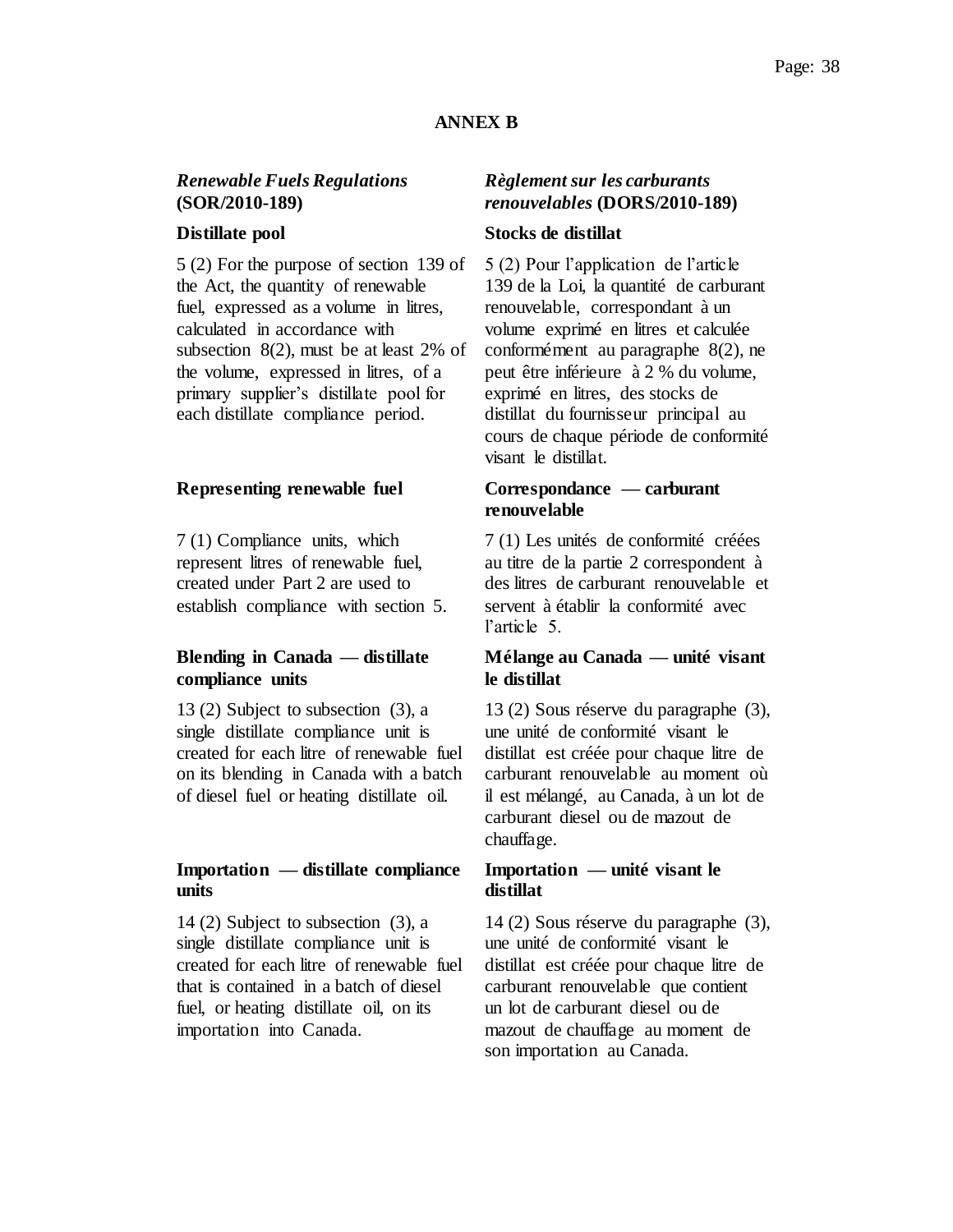20 (1) A compliance unit may only be transferred in trade to a primary supplier.

# **To primary suppliers À un fournisseur principal**

20 (1) Un échange ne peut être conclu que si le destinataire de l'unité de conformité est un fournisseur principal.